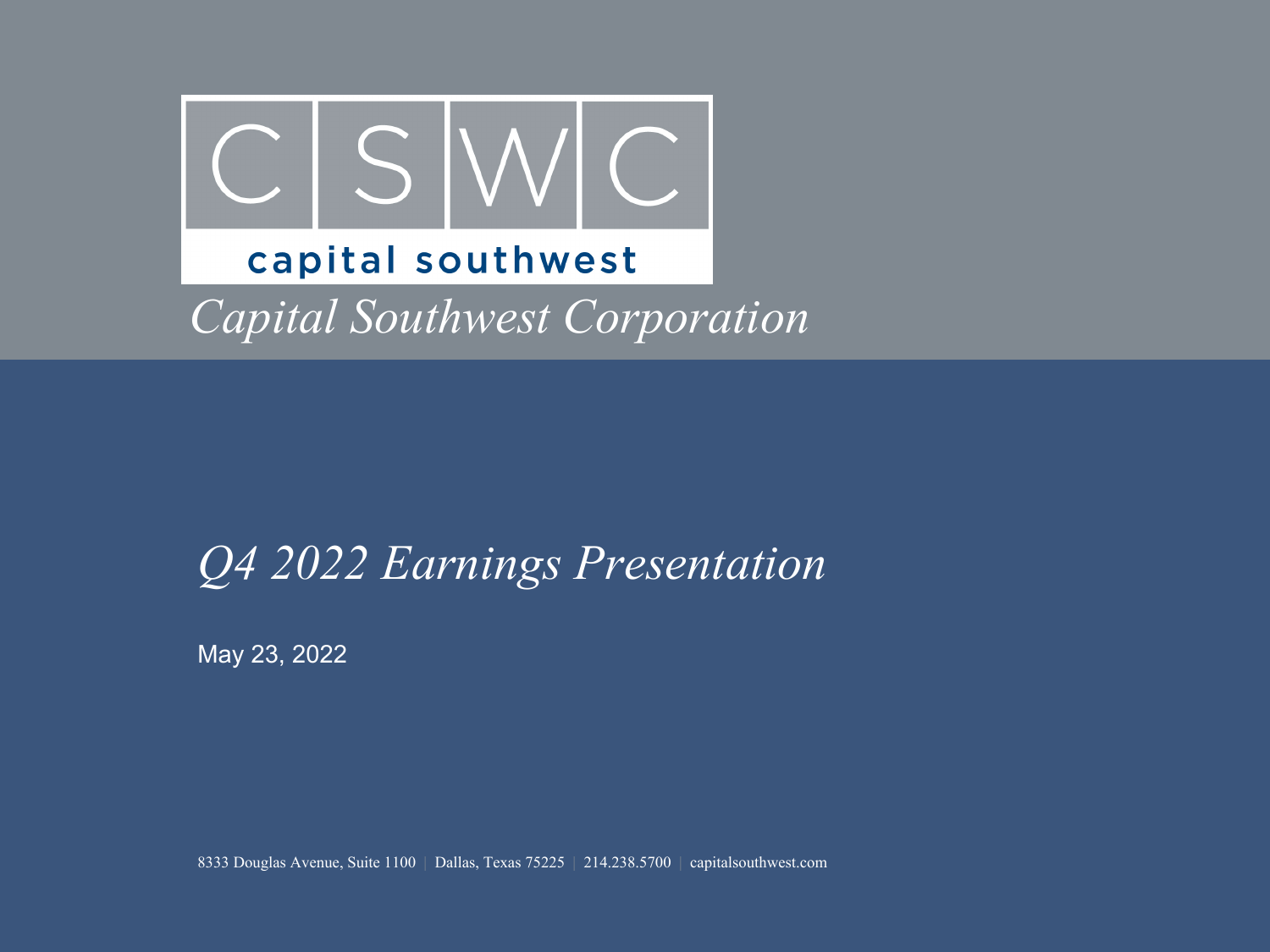## *Important Notices*

- These materials and any presentation of which they form a part are neither an offer to sell, nor a solicitation of an offer to purchase, any securities of Capital Southwest.
- These materials and the presentations of which they are a part, and the summaries contained herein, do not purport to be complete and no obligation to update or otherwise revise such information is being assumed. Nothing shall be relied upon as a promise or representation as to the future performance of Capital Southwest. Such information is qualified in its entirety by reference to the more detailed discussions contained elsewhere in Capital Southwest's public filings with the Securities and Exchange Commission (the "SEC").
- There is no guarantee that any of the estimates, targets or projections illustrated in these materials and any presentation of which they form a part will be achieved. Any references herein to any of the Capital Southwest's past or present investments or its past or present performance, have been provided for illustrative purposes only. It should not be assumed that these investments were or will be profitable or that any future investments by Capital Southwest will be profitable or will equal the performance of these investments.
- The information contained herein has been derived from financial statements and other documents provided by the portfolio companies unless otherwise stated.
- Past performance is not indicative of future results. In addition, there can be no assurance that unrealized investments will be realized at the expected multiples shown as actual realized returns will depend on, among other factors, future operating results of each of Capital Southwest's current portfolio companies, the value of the assets and economic conditions at the time of disposition, any related transaction costs, and the timing and manner of sale, all of which may differ from the assumptions on which Capital Southwest's expected returns are based. In many instances, Capital Southwest will not determine the timing or manner of sale of its portfolio companies.
- Capital Southwest has filed a registration statement (which contains the prospectus) with the SEC for any offering to which this communication may relate and may file one or more prospectus supplements to the prospectus in the future. Before you invest in any of Capital Southwest's securities, you should read the registration statement and the applicable prospectus and prospectus supplement(s), including the information incorporated by reference therein, in order to fully understand all of the implications and risks of an offering of Capital Southwest's securities. You should also read other documents Capital Southwest has filed with the SEC for more complete information about Capital Southwest and any offering of its securities. You may get these documents for free by visiting EDGAR on the SEC's website at www.sec.gov. Alternatively, Capital Southwest will arrange to send you any applicable prospectus and prospectus supplement(s) if you request such materials by calling us at (214) 238-5700. These materials are also made available, free of charge, on our website at www.capitalsouthwest.com. Information contained on our website is not incorporated by reference into this communication.

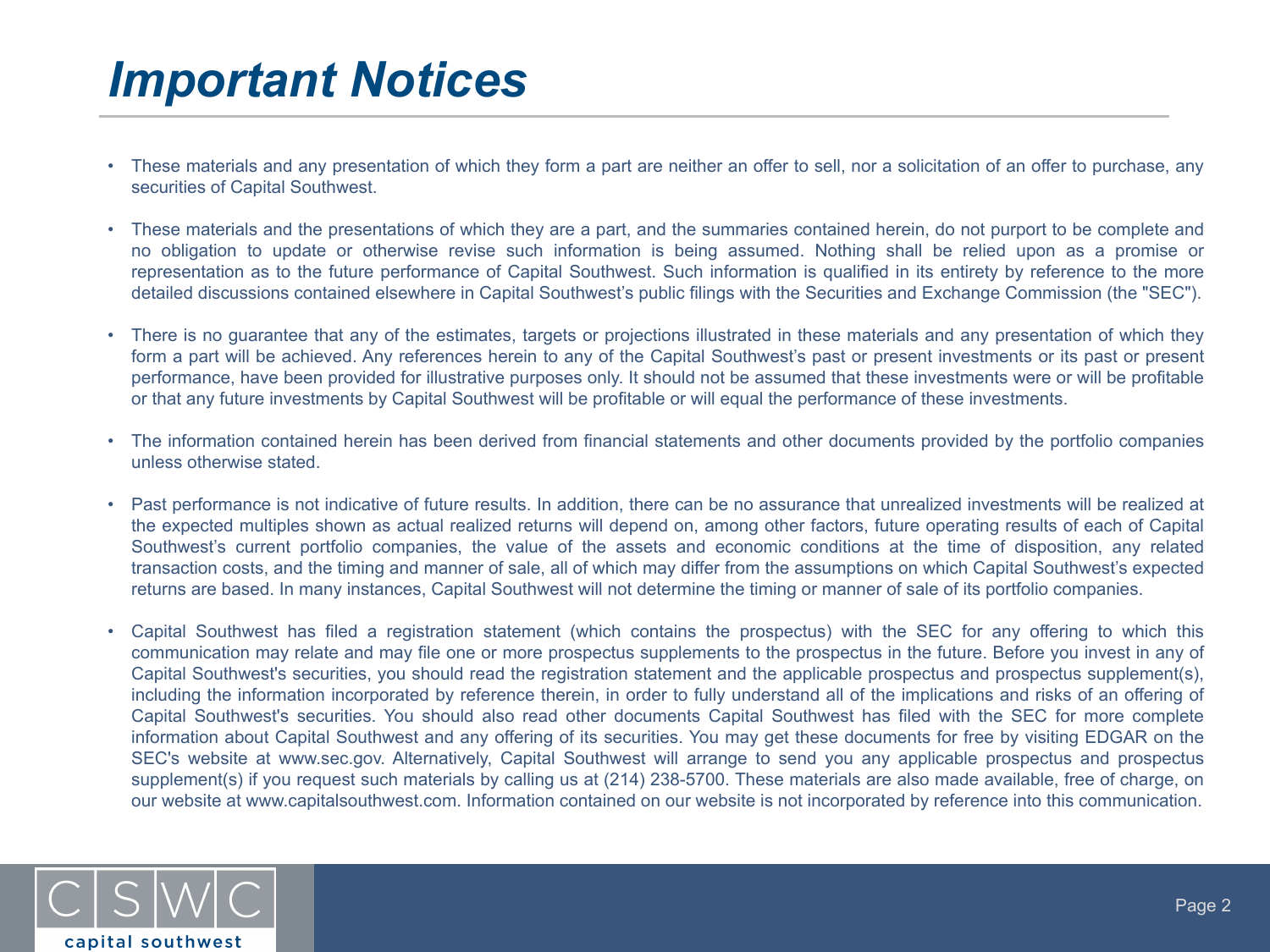## *Forward-Looking Statements*

- This presentation contains forward-looking statements relating to, among other things, the business, market conditions, financial condition and results of operations of Capital Southwest, the anticipated investment strategies and investments of Capital Southwest, and future market demand. Any statements that are not statements of historical fact are forward-looking statements. Forward-looking statements are often, but not always, preceded by, followed by, or include words such as "believe," "expect," "intend," "plan," "should" or similar words, phrases or expressions or the negative thereof. These statements are made on the basis of the current beliefs, expectations and assumptions of the management of Capital Southwest and speak only as of the date of this presentation. There are a number of risks and uncertainties that could cause Capital Southwest's actual results to differ materially from the forward-looking statements included in this presentation.
- These risks include risks related to: changes in the markets in which Capital Southwest invests; changes in the financial, capital, and lending markets; changes in the interest rate environment; regulatory changes; tax treatment and general economic and business conditions; our ability to operate our wholly owned subsidiary, Capital Southwest SBIC I, LP, as a small business investment company ("SBIC"); and uncertainties associated with the continued impact from the COVID-19 pandemic, including its impact on the global and U.S. capital markets and the global and U.S. economy, the length and duration of the COVID-19 outbreak in the United States as well as worldwide and the magnitude of the economic impact of that outbreak, the effect of the COVID-19 pandemic on our business prospects and the operational and financial performance of our portfolio companies, including our and their ability to achieve their respective objectives, and the effects of the disruptions caused by the COVID-19 pandemic on our ability to continue to effectively manage our business.
- For a further discussion of some of the risks and uncertainties applicable to Capital Southwest and its business, see Capital Southwest's Annual Report on Form 10-K for the fiscal year ended March 31, 2022 and its subsequent filings with the SEC. Other unknown or unpredictable factors could also have a material adverse effect on Capital Southwest's actual future results, performance, or financial condition. As a result of the foregoing, readers are cautioned not to place undue reliance on these forward-looking statements. Capital Southwest does not assume any obligation to revise or to update these forward-looking statements, whether as a result of new information, subsequent events or circumstances, or otherwise, except as may be required by law.

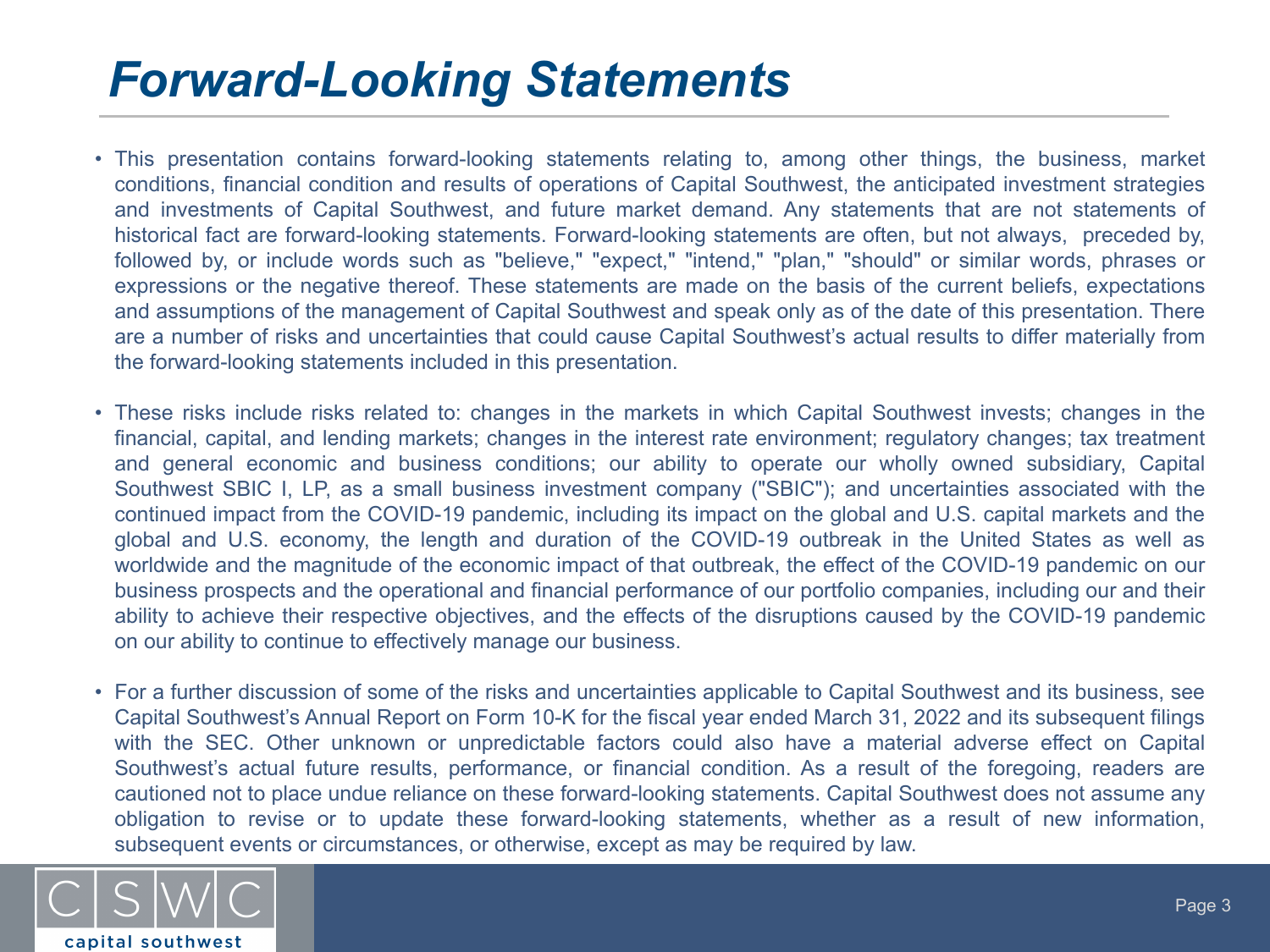## *Conference Call Participants*

*Bowen S. Diehl President and Chief Executive Officer*

*Michael S. Sarner Chief Financial Officer*

*Chris Rehberger VP Finance / Treasurer*

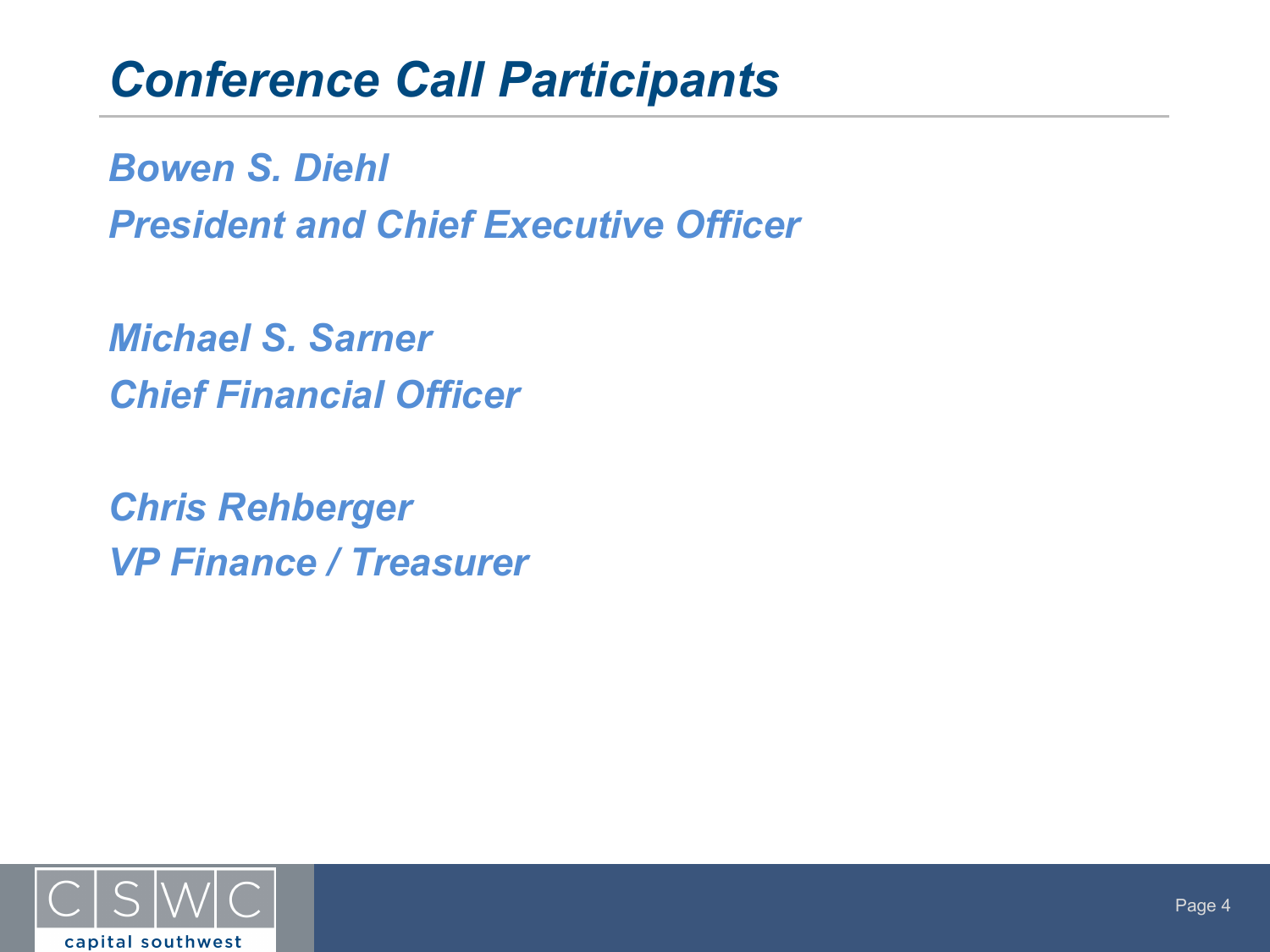# *CSWC Company Overview*

*CSWC is a middle-market lending firm focused on supporting the acquisition and growth of middle-market companies across the capital structure*

- CSWC was formed in 1961, and elected to be regulated as a BDC in 1988
- Publicly traded on Nasdaq: Common Stock ("CSWC")
- Internally managed BDC with RIC tax treatment for U.S. federal income tax purposes
- September 2015: completed tax free spin off of CSW Industrials ("Spin Off") (NASDAQ; "CSWI")
- April 2021: received SBIC license from the U.S. Small Business Administration
- 24 employees based in Dallas, Texas
- Total Balance Sheet Assets of \$974 MM as of March 31, 2022
- Manage I-45 Senior Loan Fund ("I-45 SLF") in partnership with Main Street Capital Corporation (NYSE: "MAIN")

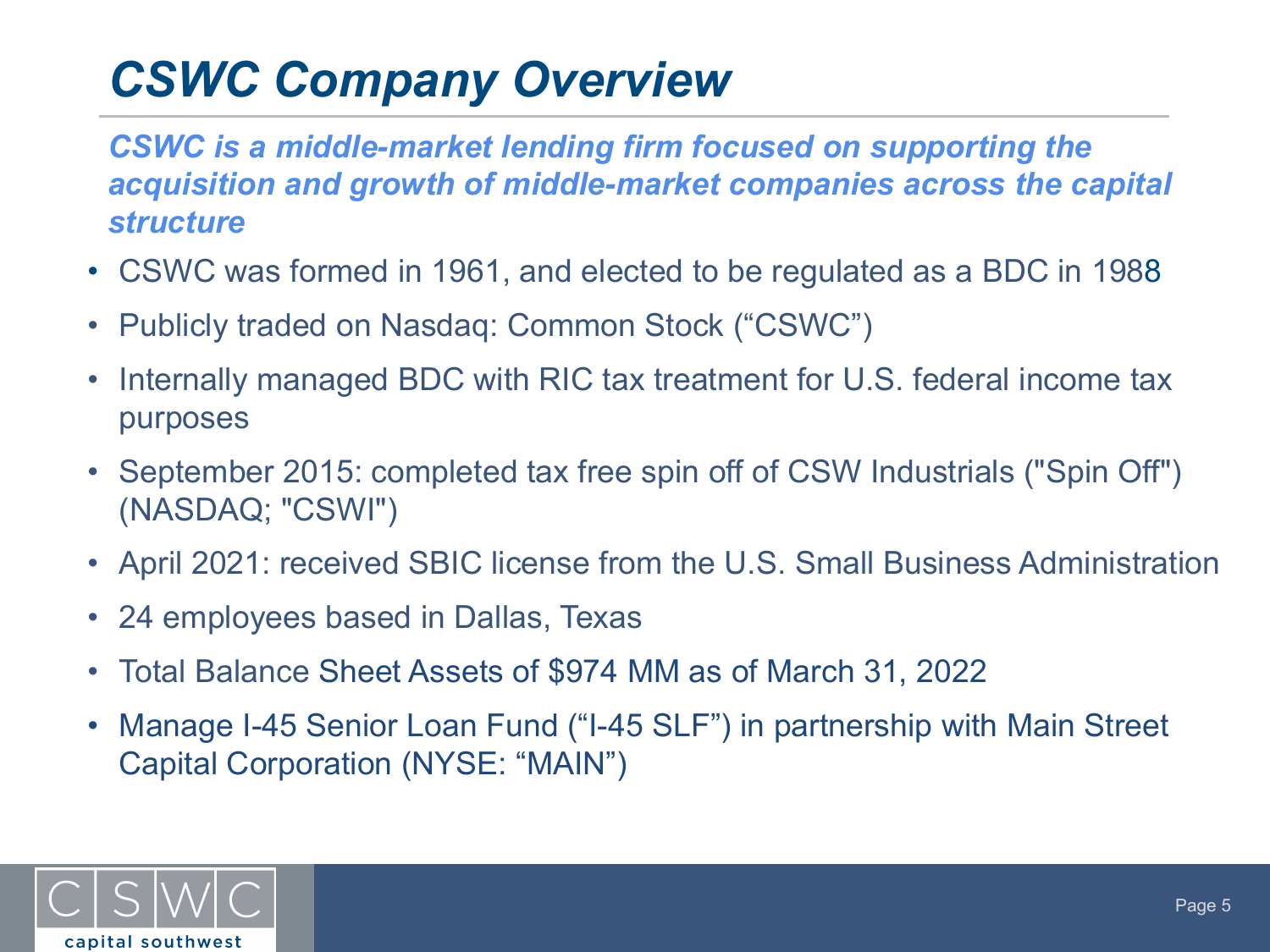# *Fiscal Year 2022 Highlights*

### *Financial Highlights*

- 18% FY 2022 Total Return to Shareholders
	- \$2.52 in total dividends per share paid during the year
- NAV per share increased to \$16.86 from \$16.01 in prior year, an increase of 5%
- Investments at Fair Value of \$937 MM compared to \$688 MM in prior year, an increase of 36%
- Pre-Tax Net Investment Income increased to \$1.90 per share from \$1.79 per share in prior year, an increase of 6%
- Paid Regular Dividends of \$1.82 compared to \$1.65 in prior year, an increase of 10%
- Strengthened Balance Sheet through capital raising activities
	- Raised \$150.0 MM in gross proceeds of 3.375% Unsecured Notes
	- Raised \$99.6 MM in gross proceeds through Equity ATM Program at an average of 158% of the prevailing NAV per share
- Began operations within our wholly-owned SBIC subsidiary (Capital Southwest SBIC I)
	- Contributed \$40 MM in equity capital and received leverage approval of \$80 MM from the SBA
- Operating Leverage<sup>(1)</sup> decreased to 2.2% as of  $3/31/22$  from 2.4% as of  $3/31/21$

*(1) Operating Leverage calculated as last twelve months operating expenses (excluding interest expense) divided by average annual assets* 

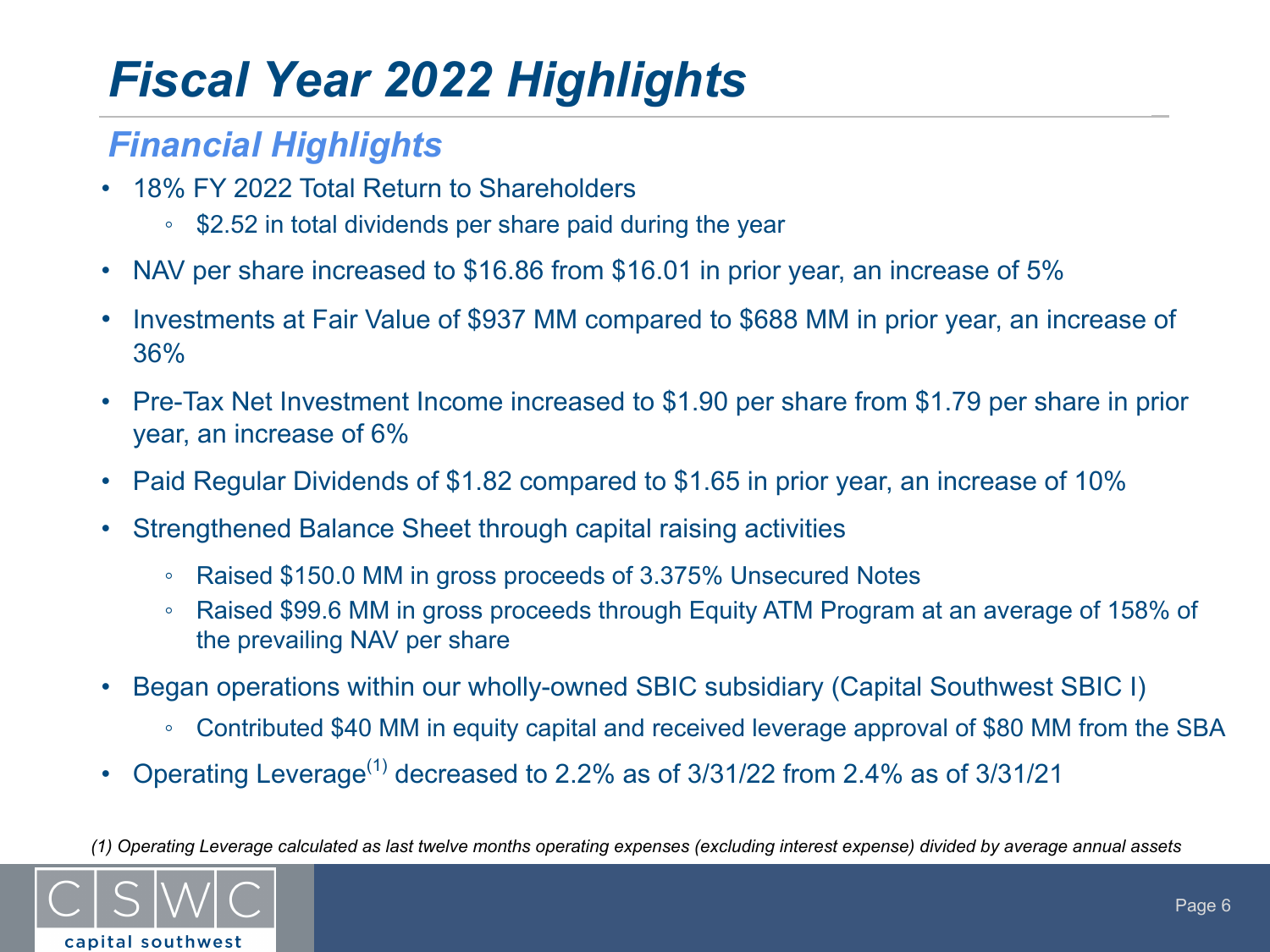# *Q4 2022 Highlights*

### *Financial Highlights*

- Q4 2022 Pre-Tax Net Investment Income ("NII") of \$12.0 MM or \$0.50 Per Share
- Paid \$0.48 per share Regular Dividend for the quarter ended March 31, 2022
	- Announced Regular Dividend of \$0.48 per share and declared \$0.15 per share Special Dividend for the quarter ending June 30, 2022
- Investment Portfolio at Fair Value increased to \$936.6 MM from \$876.8 MM in Prior Quarter
	- \$102.8 MM in total new committed investments
	- \$49.2 MM in total proceeds from four debt prepayments
	- \$7.7 MM in net realized and unrealized gains on the portfolio
- Raised \$25.2 MM in gross proceeds through Equity ATM Program during the quarter
	- Sold shares at average price of \$24.27, or 150% of the prevailing NAV per share
- \$126.3 MM Available on Credit Facility, \$40.0 MM available on SBA leverage commitment to SBIC I, and \$11.4 MM in cash and cash equivalents as of quarter end

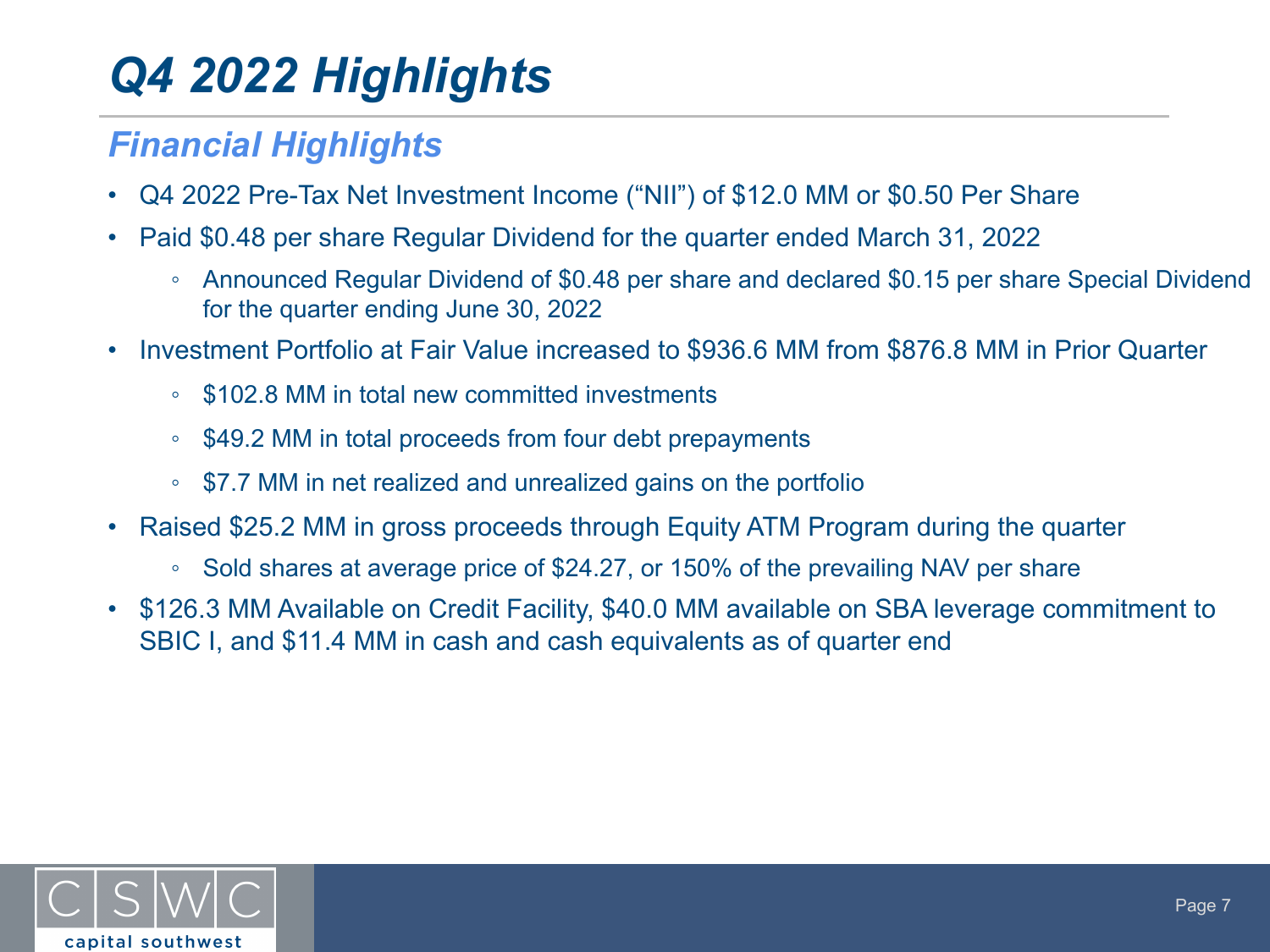## *Track Record of Consistent Dividends Continues*

- In the Last Twelve Months Ending 3/31/22, CSWC generated \$1.90 per share in Pre-Tax NII and paid out \$1.82 per share in Regular Dividends
- Cumulative Pre-Tax NII Regular Dividend Coverage of 107% since the 2015 Spin-Off
- Total Special and Supplemental Dividends of \$3.41 per share since the 2015 Spin-Off
- Undistributed Taxable Income ("UTI") of \$0.47 per share as of March 31, 2022



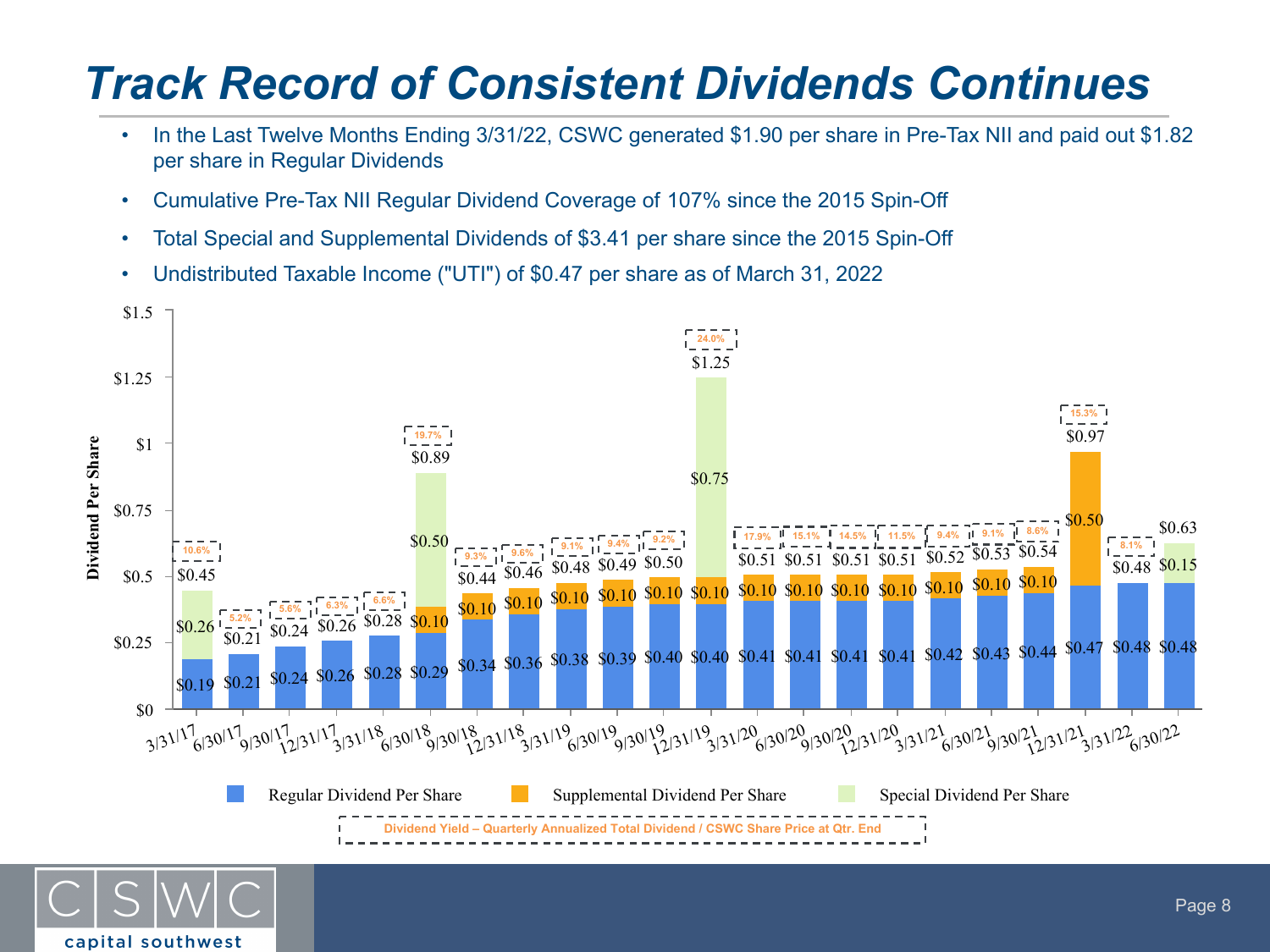### *History of Value Creation*

*Total Value (Net Asset Value + Cumulative Dividends Paid) Increase of \$10.59 at 3/31/22 from 9/30/15 Spin-off of CSWI*



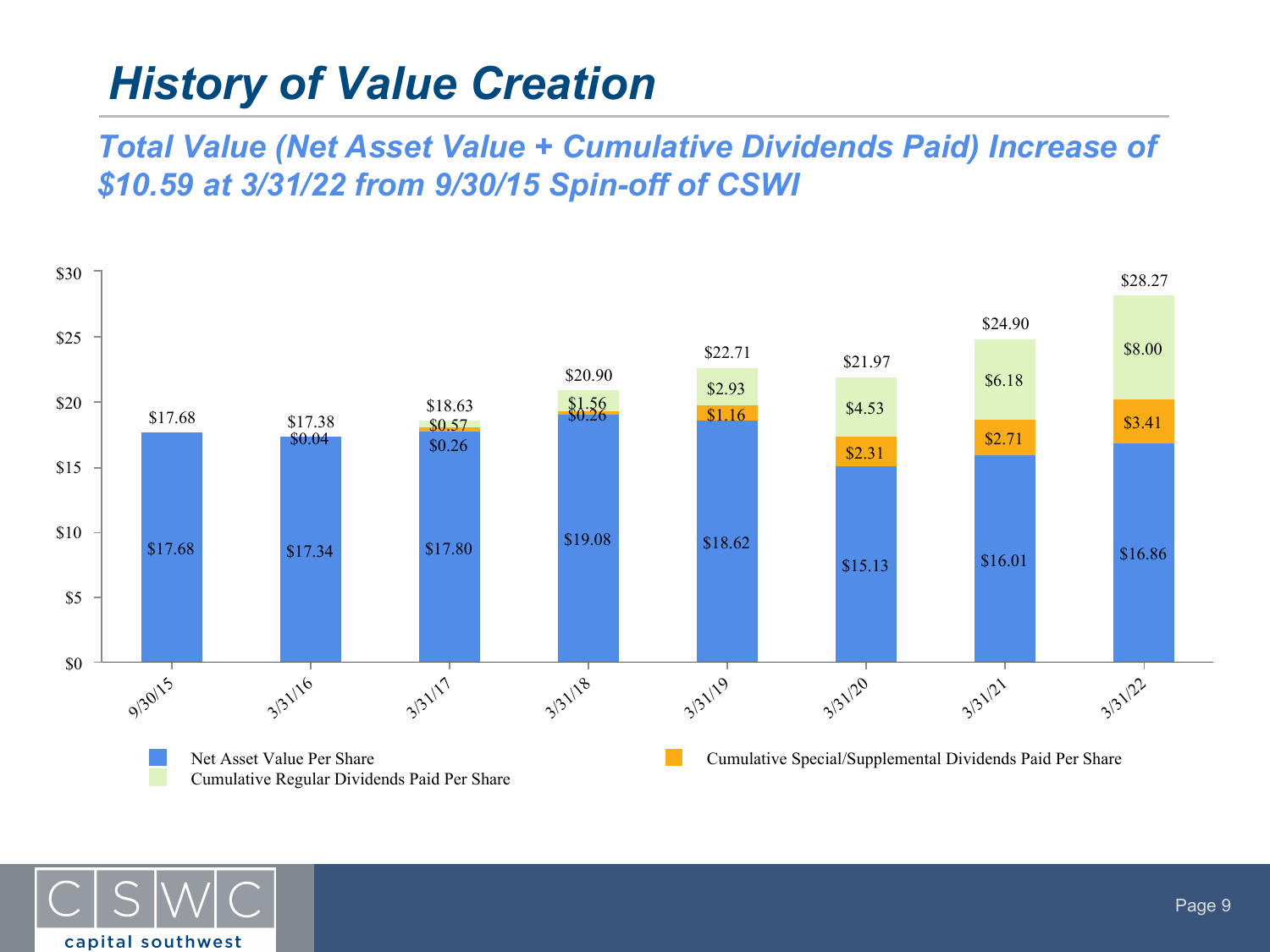## *Two Pronged Investment Strategy*

#### *CORE: Lower Middle Market ("LMM"): CSWC led or Club Deals*

- Companies with EBITDA between \$3 MM and \$20 MM
- Typical leverage of 2.0x 4.0x Debt to EBITDA through CSWC debt position
- Commitment size up to \$35 MM with hold sizes generally \$5 MM to \$35 MM
- Both Sponsored and Non-sponsored deals
- Securities include first lien, unitranche, and second lien
- Frequently make equity co-investments alongside CSWC debt

### *OPPORTUNISTIC: Upper Middle Market ("UMM"): Syndicated or Club, First and Second Lien*

- Companies typically have in excess of \$20 MM in EBITDA
- Typical leverage of 3.0x 5.5x Debt to EBITDA through CSWC debt position
- Hold sizes generally \$5 MM to \$20 MM
- Floating rate first and second lien debt securities
- **More liquid assets relative to LMM investments**
- Provides flexibility to invest/divest opportunistically based on market conditions and liquidity position

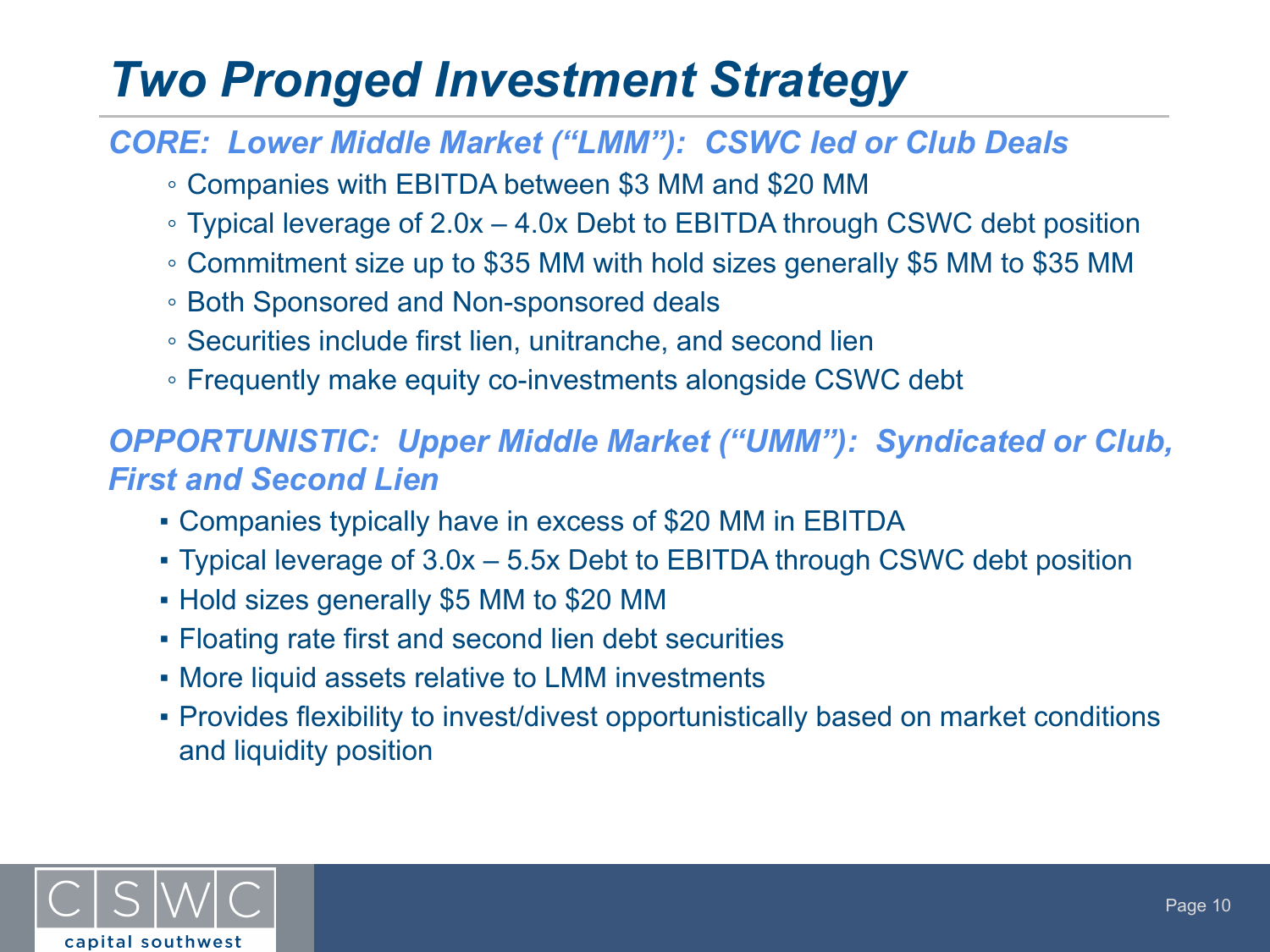### *Credit Portfolio Heavily Weighted Towards First Lien Investments*

*93% of Credit Portfolio as of 3/31/22 in first lien senior secured loans*

*Credit Portfolio Heavily Weighted to First Lien*



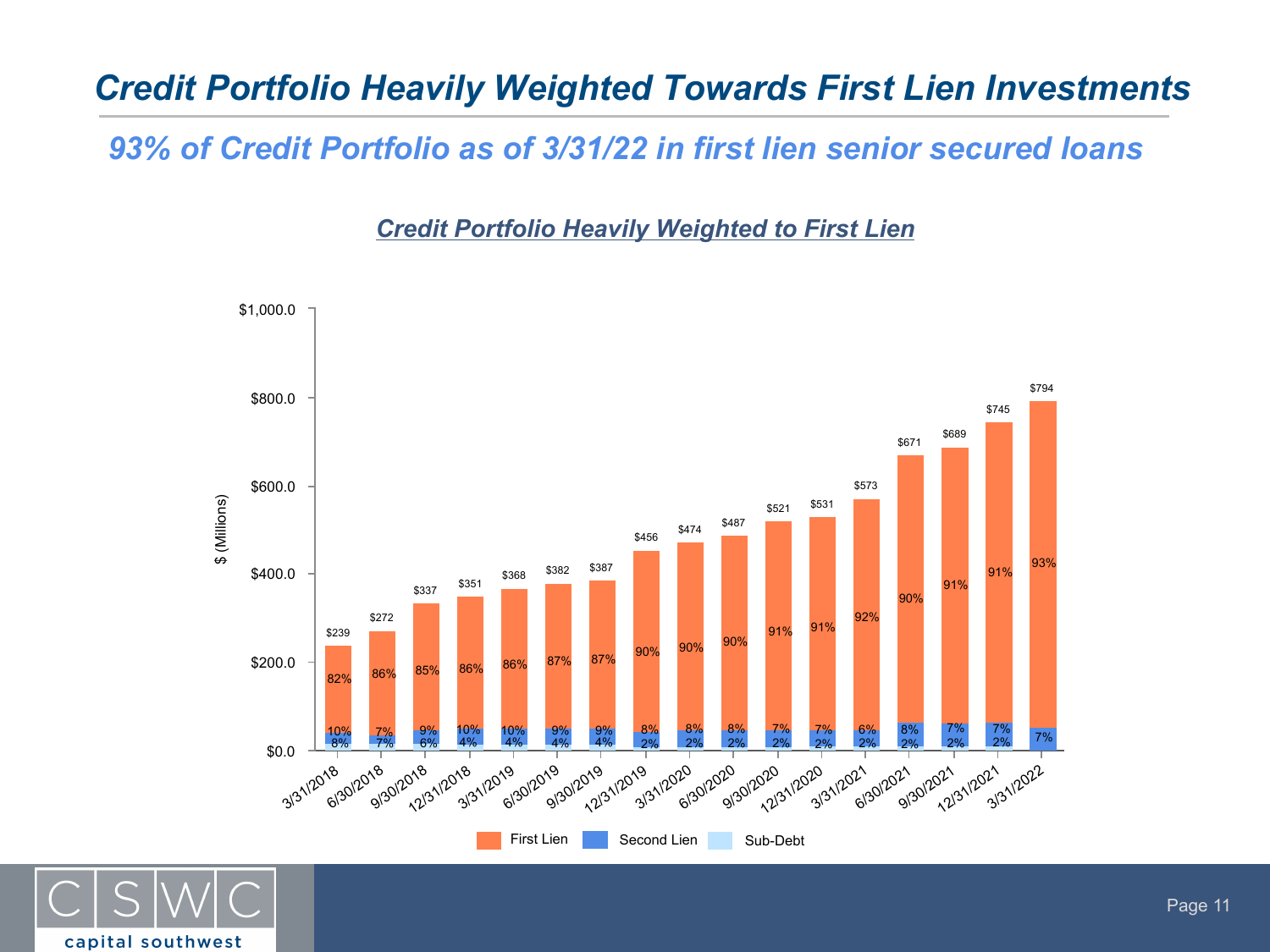# *Q4 2022 Originations*

#### *\$102.8 MM in total new committed investments to three new portfolio companies and ten existing portfolio companies*

• \$70.0 MM funded at close

| <b>Portfolio Originations</b>                      | Q4 2022                             |                                      |                                                         |                                                           |                                                                |                    |                                         |
|----------------------------------------------------|-------------------------------------|--------------------------------------|---------------------------------------------------------|-----------------------------------------------------------|----------------------------------------------------------------|--------------------|-----------------------------------------|
| Name                                               | Industry                            | <b>Type</b>                          | <b>Total Debt</b><br><b>Funded at Close</b><br>(\$000s) | <b>Total Equity</b><br><b>Funded at Close</b><br>(\$000s) | <b>Unfunded</b><br><b>Commitments at</b><br>Close (\$000s) (1) | <b>Debt Spread</b> | <b>Debt Yield to</b><br><b>Maturity</b> |
| American Nuts Operations LLC                       | Food, agriculture and<br>beverage   | <b>First Lien</b>                    | \$24.900                                                | \$0                                                       | \$0                                                            | 7.75%              | 9.25%                                   |
| Zips Car Wash, LLC <sup>(2)</sup>                  | <b>Consumer services</b>            | First Lien                           | \$0                                                     | \$0                                                       | \$20,000                                                       | 7.25%              | 8.75%                                   |
| ATS Operating, LLC (dba<br>America's Thrift Store) | Consumer products &<br>retail       | First Lien / Equity                  | \$18,500                                                | \$1,000                                                   | \$2,500                                                        | 6.50%              | 8.00%                                   |
| GS Operating, LLC (dba<br>Gexpro)                  | Distribution                        | First Lien                           | \$9,427                                                 | \$0                                                       | \$6,573                                                        | 6.00%              | 7.25%                                   |
| Cadmium, LLC                                       | Software & IT services              | <b>First Lien</b>                    | \$7,385                                                 | \$0                                                       | \$615                                                          | 7.00%              | 8.88%                                   |
| Flip Electronics, LLC                              | Technology products &<br>components | First Lien                           | \$2,255                                                 | \$0                                                       | \$2,818                                                        | 7.50%              | 9.00%                                   |
| Air Conditioning Specialist, Inc.                  | Consumer services                   | First Lien / Equity                  | \$3,800                                                 | \$124                                                     | \$0                                                            | 7.25%              | 8.75%                                   |
| National Credit Care, LLC                          | Consumer services                   | Equity                               | \$0                                                     | \$2,000                                                   | \$0                                                            | N/A                | N/A                                     |
| Delphi Behavioral Health Group,<br><b>LLC</b>      | Healthcare services                 | <b>First Lien</b>                    | \$439                                                   | \$0                                                       | \$0                                                            | 11.50%             | 13.00%                                  |
| RTIC Subsidiary Holdings, LLC                      | Consumer products &<br>retail       | First Lien                           | \$0                                                     | \$0                                                       | \$274                                                          | 7.75%              | 9.50%                                   |
| Trafera, LLC                                       | Technology products &<br>components | <b>Unsecured Convertible</b><br>Note | \$82                                                    | \$0                                                       | \$0                                                            | 10.00%             | 10.00%                                  |
| GrammaTech, Inc.                                   | Software & IT services              | Equity                               | \$0                                                     | \$56                                                      | \$0                                                            | N/A                | N/A                                     |
| <b>ASC Ortho Management</b><br>Company, LLC        | Healthcare services                 | Equity                               | \$0                                                     | \$51                                                      | \$0                                                            | N/A                | N/A                                     |
| <b>Total / Weighted Average</b>                    |                                     |                                      | \$66,788                                                | \$3,231                                                   | \$32,780                                                       | 7.06%              | 8.57%                                   |

*(1) Unfunded Commitments consist of \$27.9 MM in delayed draw term loans and \$4.9 MM in revolvers*

*(2) CSWC has funded \$16.2 MM as of 3/31/22*

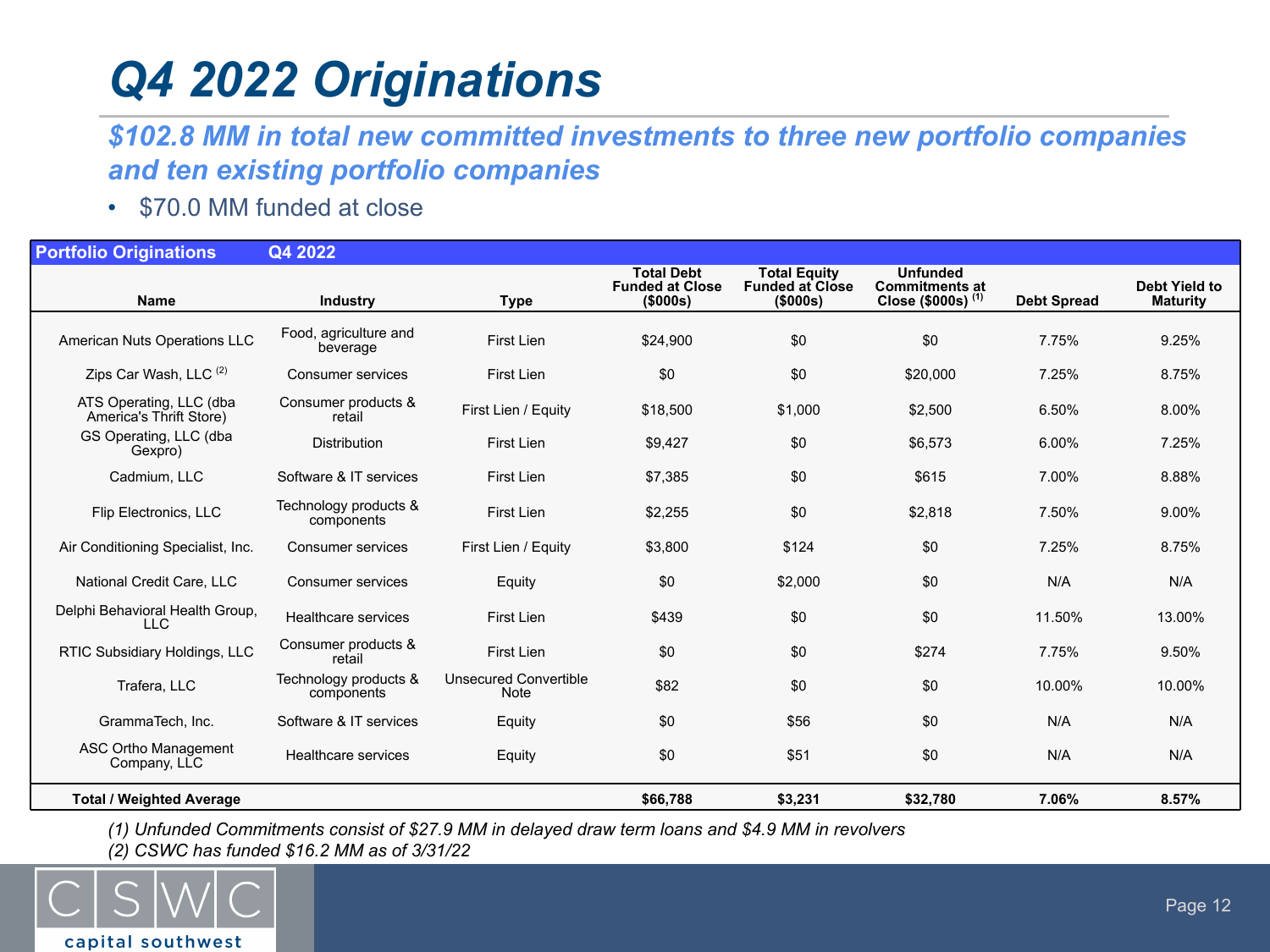## *Track Record of CSWC Exits Continues*

#### *\$49.2 MM in total proceeds from four debt prepayments*

- During the quarter, CSWC received four debt prepayments generating total proceeds of \$49.2 MM and weighted average IRR of 12.9%
- Cumulative IRR of 14.4% on 60 portfolio company exits generating \$694.4 MM in proceeds since spin-off in September 2015

| <b>Portfolio Prepayments</b>            | Q4 2022                             |                   |                      |                                             |            |
|-----------------------------------------|-------------------------------------|-------------------|----------------------|---------------------------------------------|------------|
| <b>Name</b>                             | <b>Industry</b>                     | Type              | Net Proceeds (\$000) | <b>Realized Gain/Loss</b><br>$($ \$000s $)$ | <b>IRR</b> |
| <b>American Nuts Operations</b><br>LLC. | Food, agriculture and beverage      | First Lien        | \$18,648             | \$131                                       | 12.6%      |
| Alliance Sports Group, L.P.             | Consumer products & retail          | Subordinated Debt | \$11,521             | \$45                                        | 13.1%      |
| Allover Media, LLC                      | Media, marketing &<br>entertainment | First Lien        | \$11,267             | \$225                                       | 14.7%      |
| GS Operating, LLC (dba<br>Gexpro)       | <b>Distribution</b>                 | First Lien        | \$7,742              | \$111                                       | 10.4%      |
| <b>Total / Weighted Average</b>         |                                     |                   | \$49,178             | \$512                                       | 12.9%      |

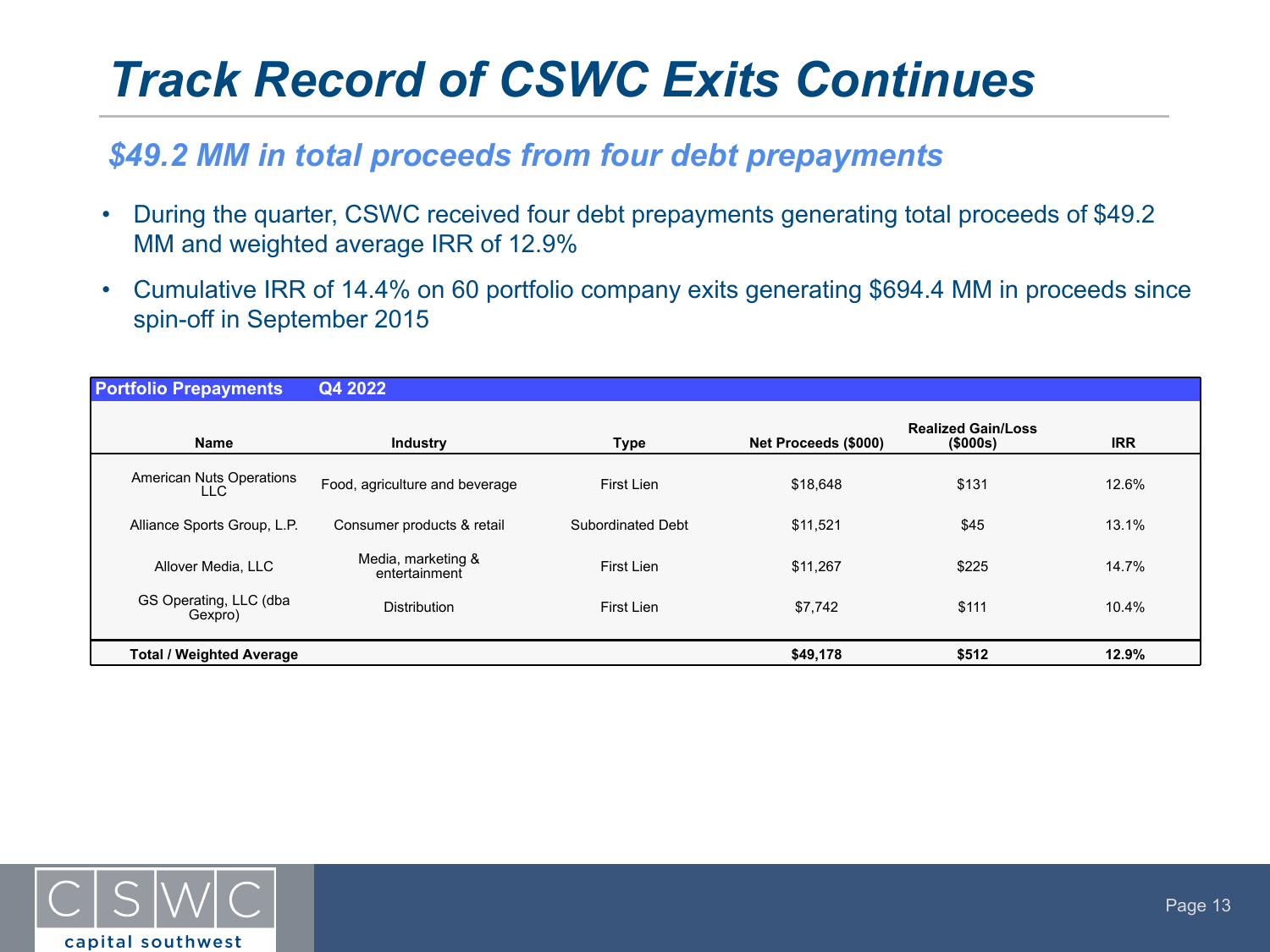## *CSWC Portfolio Asset Mix by Market*

#### *Maintaining appropriate portfolio leverage while receiving attractive risk adjusted returns*

| <b>Investment Portfolio - Statistics</b><br>Q4 2022     |                                       |                                       |
|---------------------------------------------------------|---------------------------------------|---------------------------------------|
| (in \$000's)                                            | 12/31/2021                            | 3/31/2022                             |
|                                                         | <b>Total CSWC</b><br><b>Portfolio</b> | <b>Total CSWC</b><br><b>Portfolio</b> |
| Number of Portfolio Companies                           | 70                                    | 72                                    |
| <b>Total Cost</b>                                       | \$810,800                             | \$862,303                             |
| Total Fair Value                                        | \$819,176                             | \$879,011                             |
| Average Hold Size Debt Investments (at Fair Value)      | \$11,820                              | \$12,213                              |
| Average Hold Size Equity Investments (at Fair Value)    | \$1,910                               | \$2,078                               |
| % First Lien Investments (at Fair Value)                | 82.9%                                 | 84.2%                                 |
| % Second Lien Investments (at Fair Value)               | 6.5%                                  | 6.0%                                  |
| % Subordinated Debt Investments (at Fair Value)         | 1.5%                                  | 0.1%                                  |
| % Equity (at Fair Value) <sup>(1)</sup>                 | 9.1%                                  | 9.7%                                  |
| Wtd. Avg. Yield (2)                                     | 9.5%                                  | 9.3%                                  |
| Wtd. Avg. EBITDA of Issuer $(\$MM's)$ <sup>(3)</sup>    | \$19.6                                | \$20.9                                |
| Wtd. Avg. Leverage through CSWC Security <sup>(4)</sup> | 3.9x                                  | 4.0x                                  |

 *Note: All metrics above exclude I-45 SLF*

*(1) At March 31, 2022 and December 31,2021, we had equity ownership in approximately 57% and 56%, respectively, of our investments*

*(2) The weighted-average annual effective yields were computed using the effective interest rates during the quarter for all debt investments at cost as of March 31, 2022, including*  accretion of original issue discount but excluding fees payable upon repayment of the debt instruments. As of March 31, 2022, there were three investments on non-accrual status. As *of December 31, 2021, there were three investments on non-accrual status. Weighted-average annual effective yield is not a return to shareholders and is higher than what an investor in shares in our common stock will realize on its investment because it does not reflect our expenses or any sales load pad by an investor.*

*(3) Includes CSWC debt investments only. Weighted average EBITDA metric is calculated using investment cost basis weighting. For the quarter ended March 31, 2022, three*  portfolio companies are excluded from this calculation due to a reported debt to adjusted EBITDA ratio that was not meaningful. For the quarter ended December 31, 2021, three *portfolio companies are excluded from this calculation due to a reported debt to adjusted EBITDA ratio that was not meaningful*

*(4) Includes CSWC debt investments only. Calculated as the amount of each portfolio company's debt (including CSWC's position and debt senior or pari passu to CSWC's position, but excluding debt subordinated to CSWC's position) in the capital structure divided by each portfolio company's adjusted EBITDA. Weighted average leverage is calculated using investment cost basis weighting. Management uses this metric as a guide to evaluate relative risk of its position in each portfolio debt investment. For the quarter ended March 31,*  2022, three portfolio companies are excluded from this calculation due to a reported debt to adjusted EBITDA ratio that was not meaningful. For the quarter ended December 31, 2021, *three portfolio companies are excluded from this calculation due to a reported debt to adjusted EBITDA ratio that was not meaningful*

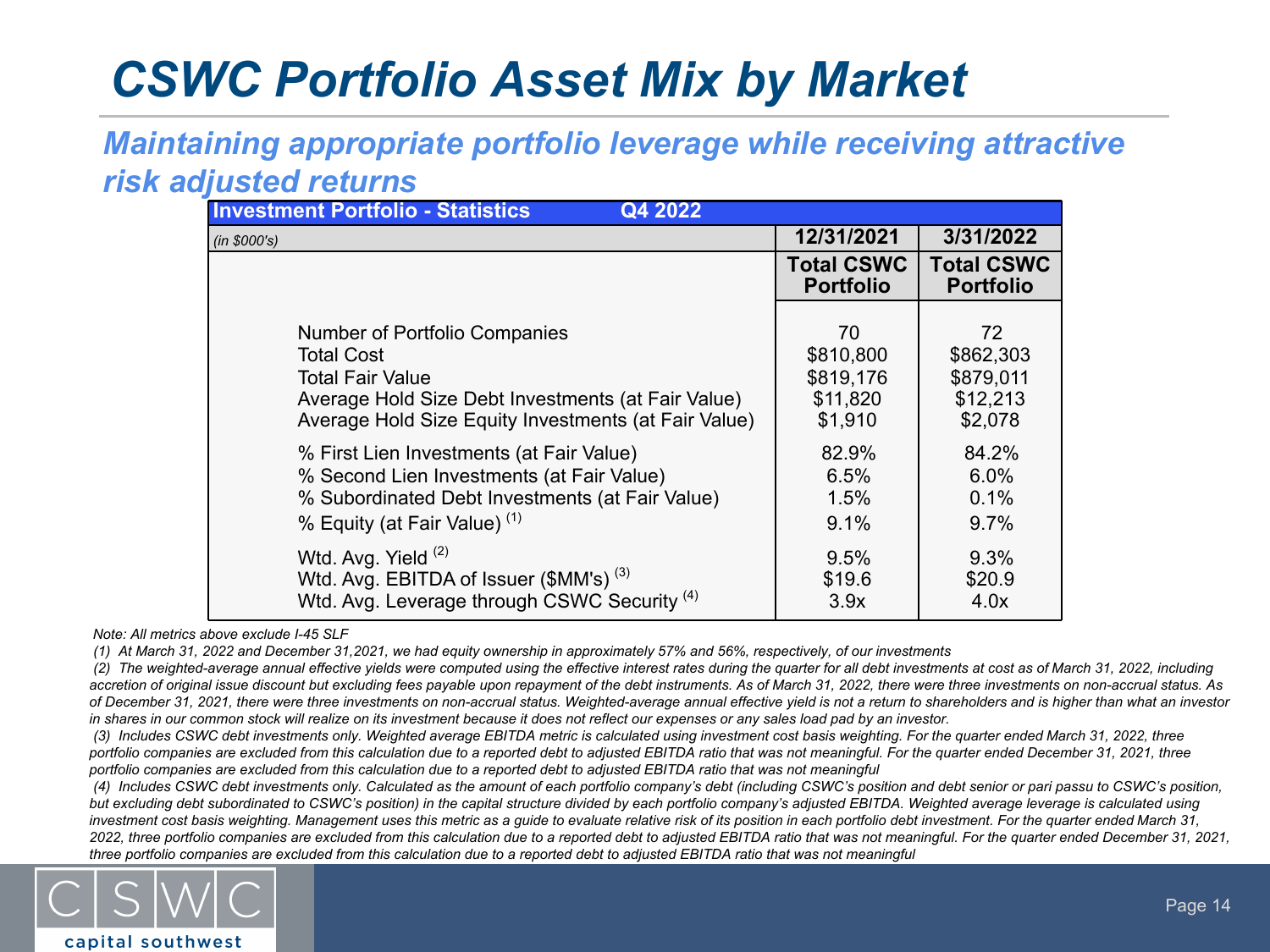### *Quarter-over-Quarter Investment Rating Migration*

*Over 95% of all debt investments are currently rated a "1" or "2" as credit portfolio continues to demonstrate strong performance*

| <b>Investment Rating</b>              |                 | 12/31/2021                    |                                    | <b>Investment Rating</b><br><b>Upgrades</b> |                               | <b>Investment Rating</b><br><b>Downgrades</b> |                |                               | 3/31/2022                          |                |                               |                                    |
|---------------------------------------|-----------------|-------------------------------|------------------------------------|---------------------------------------------|-------------------------------|-----------------------------------------------|----------------|-------------------------------|------------------------------------|----------------|-------------------------------|------------------------------------|
|                                       | # of<br>Loans   | Fair<br><b>Value</b><br>(SMM) | $%$ of<br><b>Portfolio</b><br>(FV) | # of<br>Loans                               | Fair<br><b>Value</b><br>(SMM) | $%$ of<br><b>Portfolio</b><br>(FV)            | # of<br>Loans  | Fair<br><b>Value</b><br>(SMM) | $%$ of<br><b>Portfolio</b><br>(FV) | # of<br>Loans  | Fair<br><b>Value</b><br>(SMM) | $%$ of<br><b>Portfolio</b><br>(FV) |
| 1                                     | 8               | \$129.5                       | 17.4%                              |                                             | $s-$                          | $-\%$                                         |                | $\frac{2}{\sqrt{2}}$          | $-\%$                              | $\overline{7}$ | \$124.2                       | 15.6%                              |
| $\overline{2}$                        | 60              | \$580.6                       | 78.0%                              |                                             | $s-$                          | $-\%$                                         |                | $\frac{2}{2}$                 | $-\%$                              | 64             | \$632.7                       | 79.7%                              |
| $\overline{3}$                        | $5\phantom{.0}$ | \$34.4                        | 4.6%                               |                                             | $\frac{2}{2}$                 | $-\%$                                         | $\blacksquare$ | \$2.2                         | 0.3%                               | $6\phantom{a}$ | \$36.6                        | 4.6%                               |
| $\overline{\mathbf{4}}$               | $\mathbf{1}$    | \$0.2                         | $-\%$                              |                                             |                               | $-\%$                                         |                | $\frac{2}{2}$                 | $-\%$                              | $\vert$ 1      | \$0.3                         | $-\%$                              |
| Wtd. Avg.<br><b>Investment Rating</b> |                 | 1.9                           |                                    |                                             |                               |                                               |                |                               |                                    |                | 1.9                           |                                    |

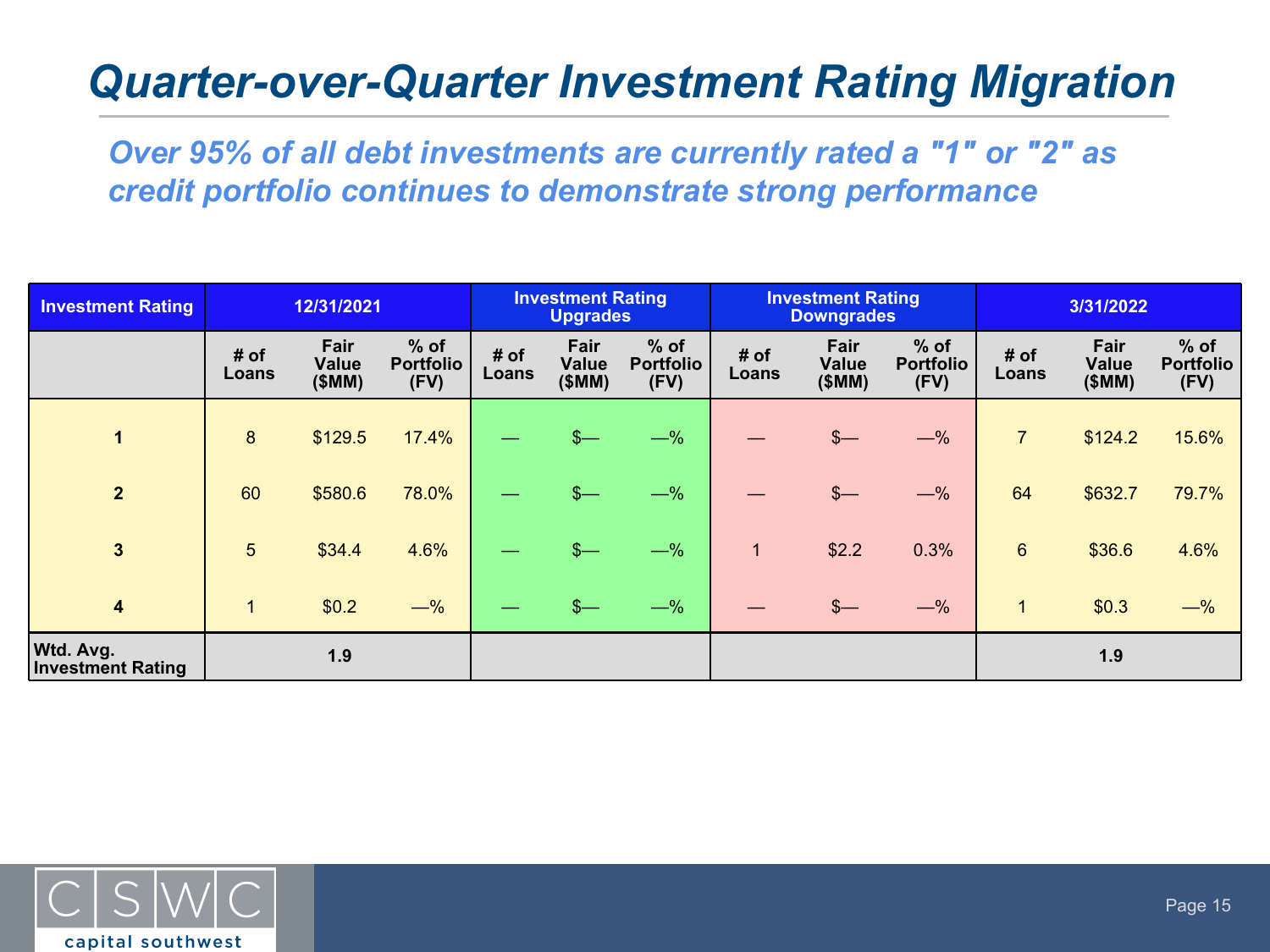### *CSWC Portfolio Mix as of March 31, 2022 at Fair Value*

#### *Current investment portfolio of \$936.6 MM continues to be diverse across industries*

*Current Investment Portfolio (By Type) Current Investment Portfolio (By Industry)*



*(a) I-45 SLF consists of 97% first lien senior secured debt (b) Equity represents equity co-investments across 41 portfolio companies* 

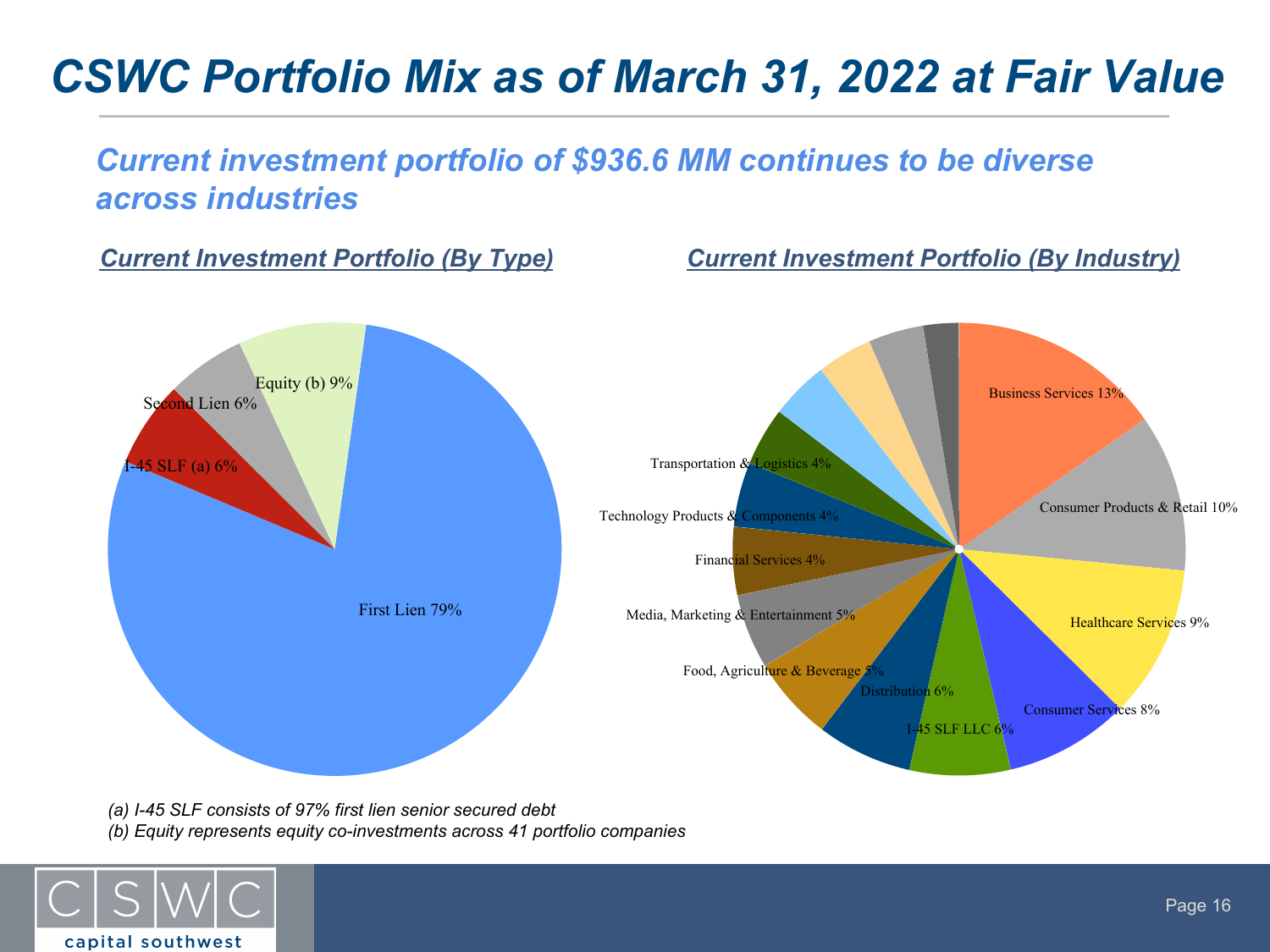## *I-45 SLF Portfolio Overview*

### *I-45 SLF loan portfolio of \$176.7 MM is 97% first lien with average hold size of 2.4% of the I-45 portfolio*

**Current I-45 SLF Portfolio (By Type) Current I-45 SLF Portfolio (By Industry)** 





| First Lien<br>Second Lien                    |           |           |           |           |  |  |  |  |
|----------------------------------------------|-----------|-----------|-----------|-----------|--|--|--|--|
| <b>I-45 SLF Portfolio Statistics</b>         |           |           |           |           |  |  |  |  |
| (In Thousands)                               |           |           |           |           |  |  |  |  |
|                                              | 6/30/21   | 9/30/21   | 12/31/21  | 3/31/22   |  |  |  |  |
| Total Debt Investments at Fair Value         | \$169.610 | \$169.042 | \$180,052 | \$176.704 |  |  |  |  |
| Fund Leverage (Debt to Equity) at FV         | 1.40x     | 1.30x     | 1.52x     | 1.59x     |  |  |  |  |
| Number of Issuers                            | 38        | 38        | 42        | 42        |  |  |  |  |
| Wtd. Avg. Issuer EBITDA <sup>(1)</sup>       | \$77.851  | \$75.025  | \$72,800  | \$71,857  |  |  |  |  |
| Avg. Investment Size as a % of Portfolio     | 2.6%      | 2.6%      | 2.4%      | 2.4%      |  |  |  |  |
| Wtd. Avg. Net Leverage on Investments (1)(2) | 4.8x      | 4.7x      | 5.0x      | 4.2x      |  |  |  |  |
| Wtd. Avg. Spread to LIBOR                    | 6.0%      | 5.9%      | 6.2%      | 6.2%      |  |  |  |  |
| Wtd. Avg. Duration (Yrs)                     | 3.0       | 3.7       | 3.7       | 3.6       |  |  |  |  |

*(1) For the quarter ended March 31, 2022, one portfolio company is excluded from this calculation due to a reported debt to adjusted EBITDA ratio that was not meaningful (2) Through I-45 SLF security*

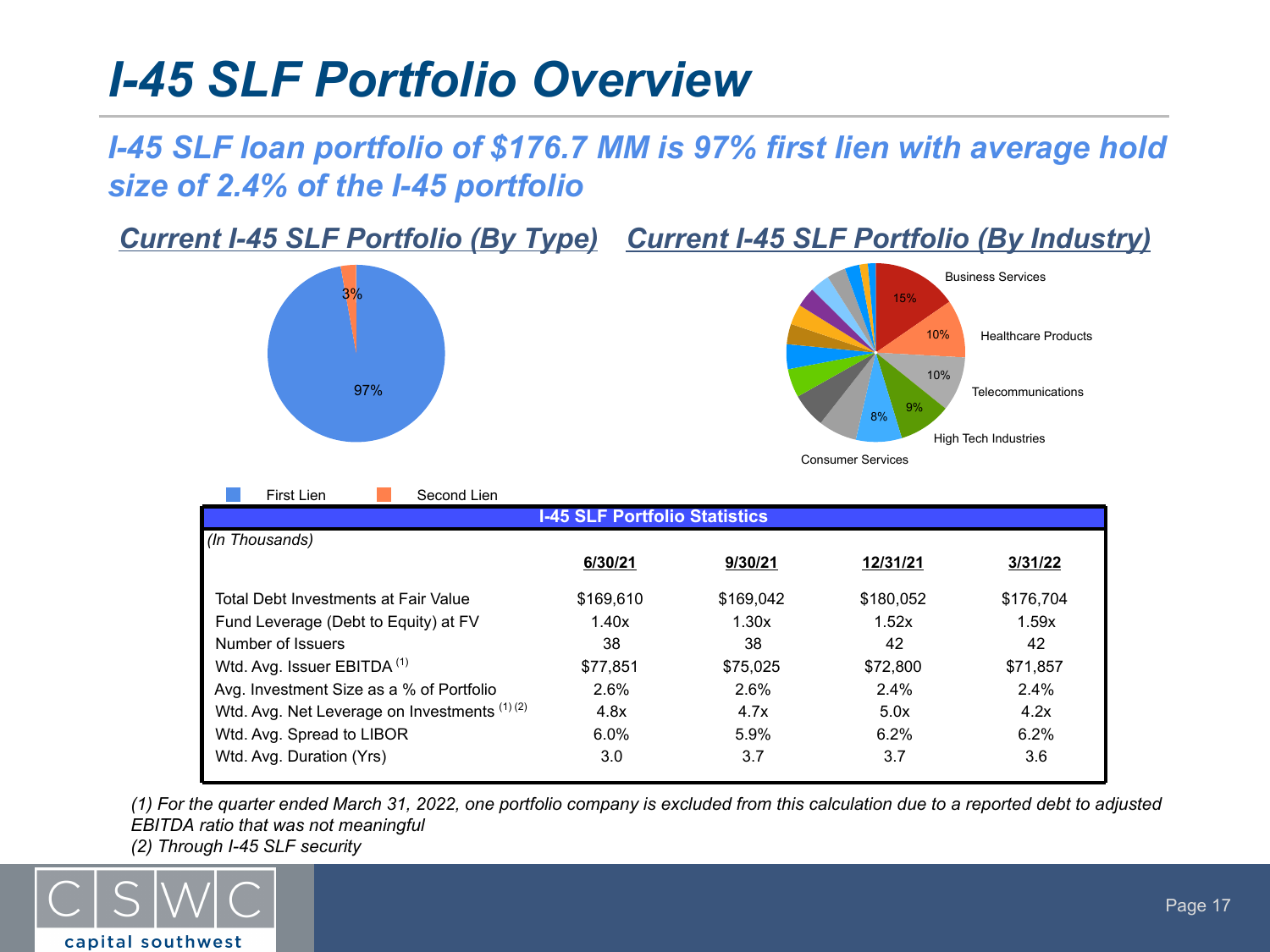## *Income Statement*

| (In Thousands, except per share amounts)                          | <b>Quarter Ended</b><br>6/30/21 | <b>Quarter Ended</b><br>9/30/21 | <b>Quarter Ended</b><br>12/31/21 | <b>Quarter Ended</b><br>3/31/22 |
|-------------------------------------------------------------------|---------------------------------|---------------------------------|----------------------------------|---------------------------------|
| <b>Investment Income</b>                                          |                                 |                                 |                                  |                                 |
| Interest Income                                                   | \$14,626                        | \$16,100                        | \$16,921                         | \$17,611                        |
| PIK Interest Income                                               | 975                             | 879                             | 814                              | 543                             |
| Dividend Income                                                   | 2,657                           | 2,070                           | 1,714                            | 1,961                           |
| Fees and Other Income                                             | 321                             | 1,247                           | 2,862                            | 915                             |
| <b>Total Investment Income</b>                                    | \$18,579                        | \$20,296                        | \$22,311                         | \$21,030                        |
|                                                                   |                                 |                                 |                                  |                                 |
| <b>Expenses</b>                                                   |                                 |                                 |                                  |                                 |
| <b>Cash Compensation</b>                                          | \$1,432                         | \$2,298                         | \$3,353                          | \$1,755                         |
| <b>Share Based Compensation</b>                                   | 1,076                           | 923                             | 849                              | 737                             |
| <b>General &amp; Administrative</b>                               | 1,677                           | 1,630                           | 1,617                            | 1,643                           |
| <b>Total Expenses (excluding Interest Expense)</b>                | \$4,185                         | \$4,851                         | \$5,819                          | \$4,135                         |
| <b>Interest Expense</b>                                           | \$4,955                         | \$5,405                         | \$4,655                          | \$4,909                         |
| <b>Pre-Tax Net Investment Income</b>                              | \$9,439                         | \$10,040                        | \$11,837                         | \$11,986                        |
|                                                                   |                                 |                                 |                                  |                                 |
| <b>Gains / Losses and Taxes</b>                                   |                                 |                                 |                                  |                                 |
| Net Realized and Unrealized Gains on Investments                  | \$6,099                         | \$2,805                         | \$661                            | \$7,736                         |
| Realized Losses on Extinguishment of Debt                         |                                 | (17,087)                        |                                  |                                 |
| Realized Loss on Disposal of Fixed Assets                         |                                 |                                 |                                  | (86)                            |
| Income Tax (Expense) / Benefit                                    | (396)                           | (314)                           | 62                               | 33                              |
| Net Increase (Decrease) in Net Assets resulting from Operations   | \$15,142                        | \$(4,556)                       | \$12,560                         | \$19,669                        |
|                                                                   |                                 |                                 |                                  |                                 |
| Weighted Average Diluted Shares Outstanding                       | 21,202                          | 22,534                          | 23,433                           | 24,202                          |
| Pre-Tax Net Investment Income Per Dil. Wtd. Average Share         | \$0.45                          | \$0.45                          | \$0.51                           | \$0.50                          |
| Net Increase (Decrease) in Net Assets Per Dil. Wtd. Average Share | \$0.71                          | \$(0.20)                        | \$0.54                           | \$0.82                          |

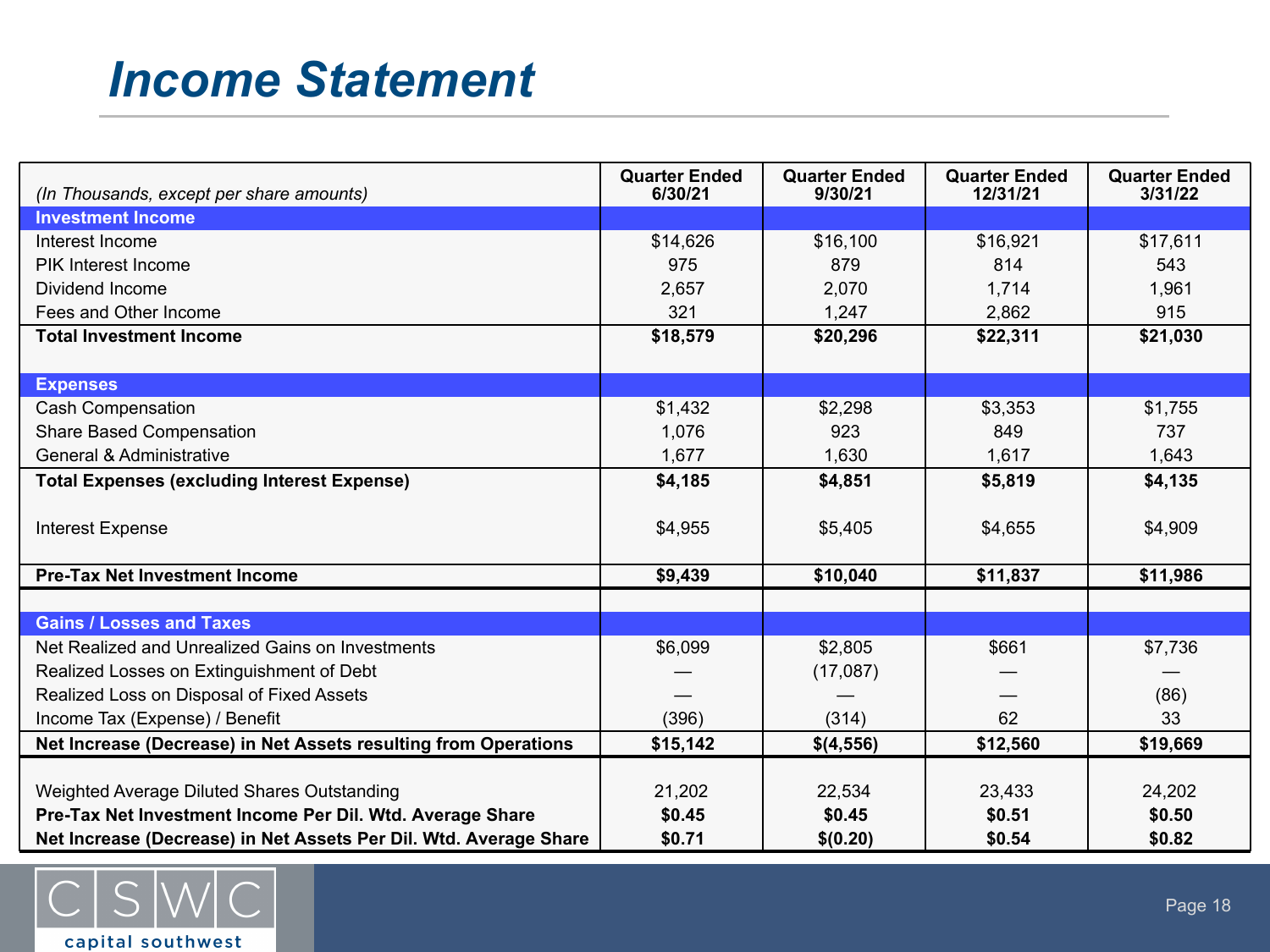## *Operating Leverage Trend*

#### *Continue to realize operating efficiencies of internally managed structure*



*Note: Operating Leverage calculated as last twelve months operating expenses (excluding interest expense) divided by average annual assets (1) Operating expenses exclude interest expense*

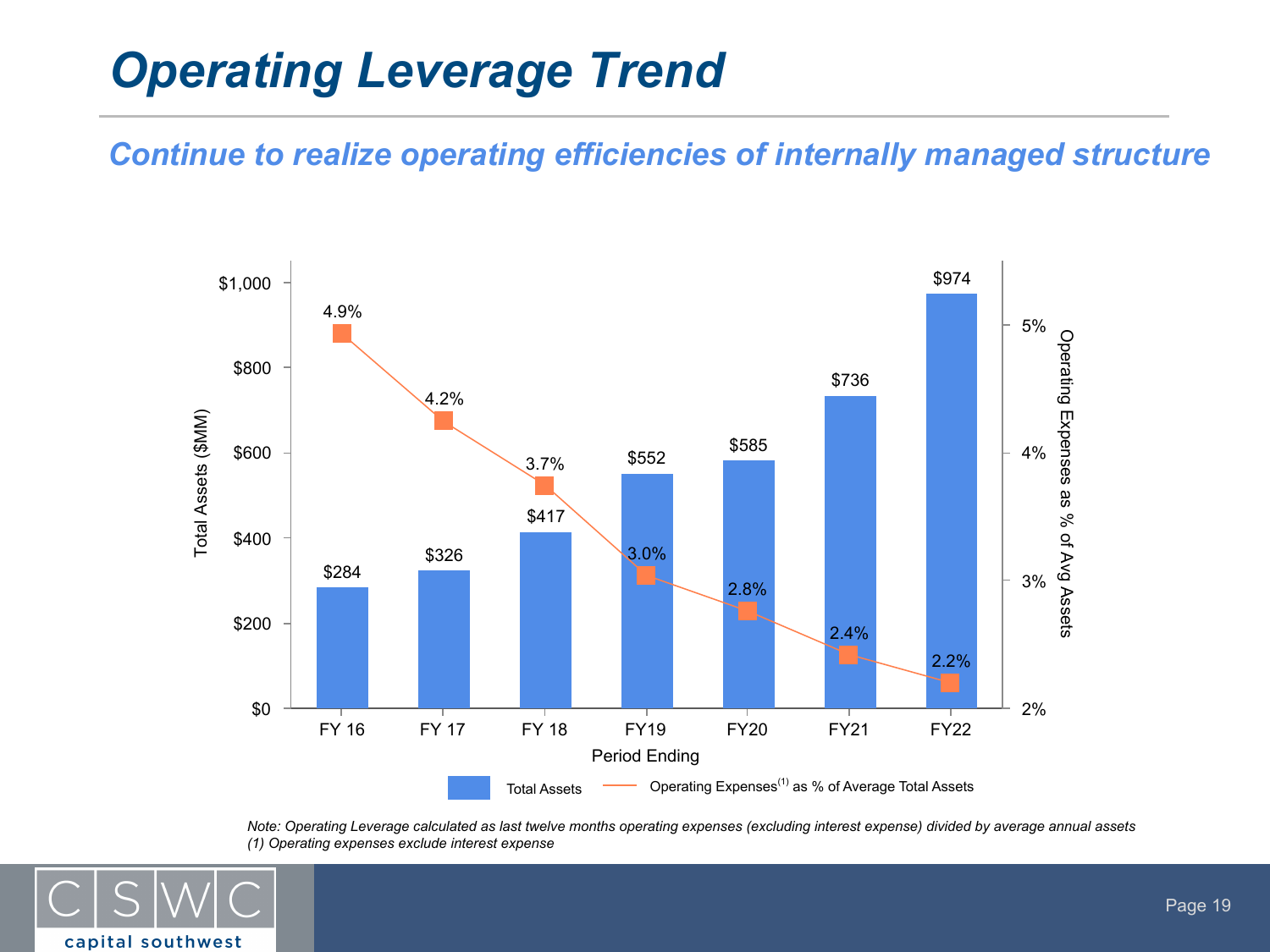### *NAV per Share Bridge for Quarter Ended 3/31/22*



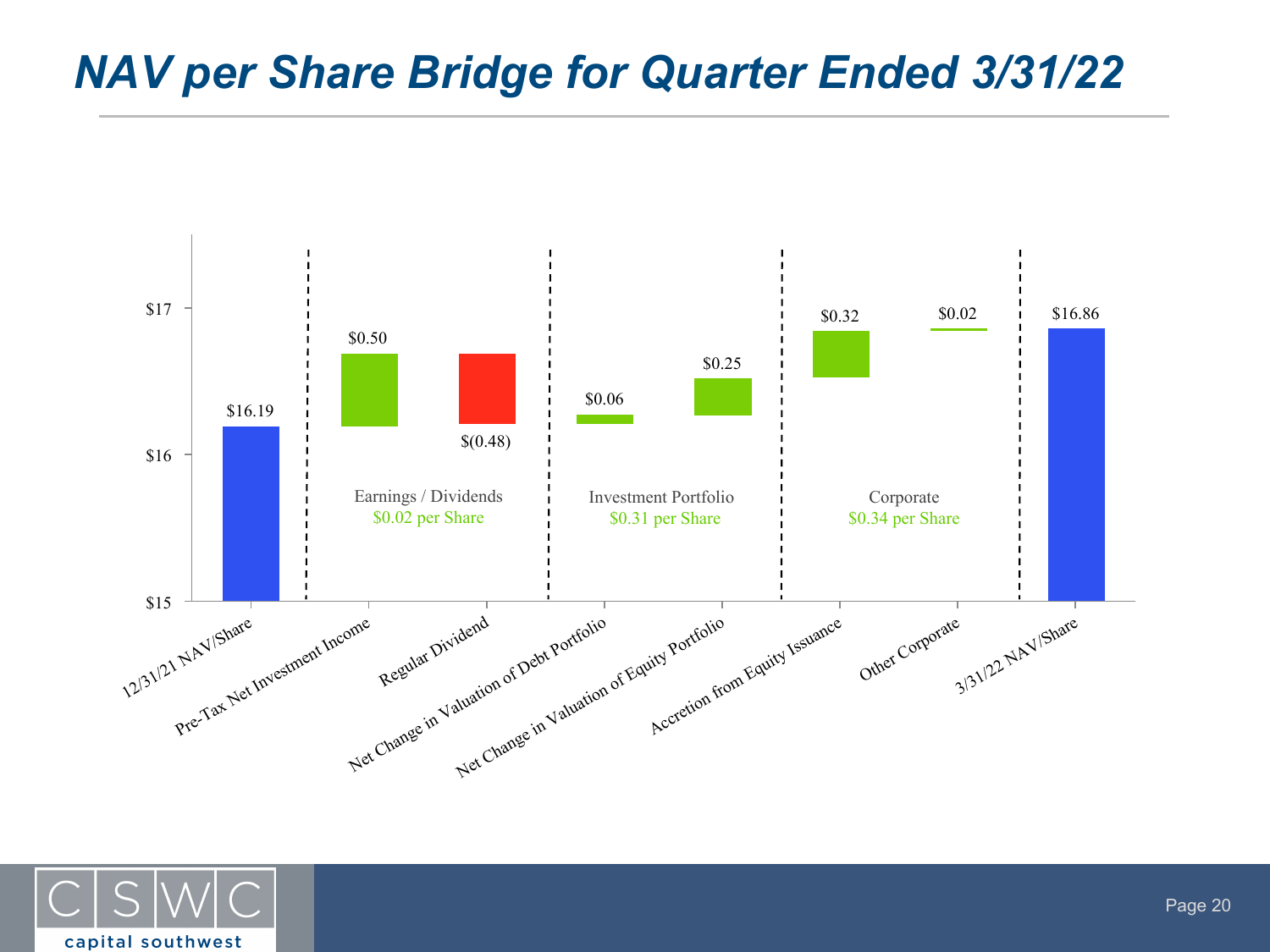### *Significant Unused Debt Capacity with Long-Term Duration*

### *Earliest debt maturity occurs in January 2026*

| <b>Facility</b>                     | <b>Total Commitments</b> | <b>Interest Rate</b>    | <b>Maturity</b>               | <b>Principal Drawn</b> | Undrawn Commitment |
|-------------------------------------|--------------------------|-------------------------|-------------------------------|------------------------|--------------------|
| January 2026 Notes (1)              | \$140.0 MM               | 4.50%                   | January 2026                  | \$140.0 MM             | N/A                |
| I-45 Credit Facility <sup>(2)</sup> | \$150.0 MM               | $L + 2.15%$             | March 2026                    | \$114.5 MM             | \$35.5 MM          |
| Credit Facility <sup>(3)</sup>      | \$335.0 MM               | $L + 2.15%$             | August 2026                   | \$205.0 MM             | \$126.3 MM $(4)$   |
| October 2026 Notes <sup>(5)</sup>   | \$150.0 MM               | 3.375%                  | October 2026                  | \$150.0 MM             | N/A                |
| <b>SBA Debentures</b>               | \$80.0 MM                | $2.60\%$ <sup>(6)</sup> | September 2031 <sup>(7)</sup> | \$40.0 MM              | \$40.0 MM (8)      |



*(1) Redeemable in whole or in part at any time prior to October 31, 2025, at par plus a "make whole" premium, and thereafter at par*

*(2) CSWC owns 80% of the equity and 50% of the voting rights of I-45 SLF LLC with a joint venture partner*

*(3) The Credit Facility has an accordion feature that allows for an increase in total commitments up to \$400 MM*

*(4) Net of \$3.7 MM in letters of credit outstanding*

*(5) Redeemable in whole or in part at any time prior to July 1, 2026, at par plus a "make whole" premium, and thereafter at par*

*(6) Weighted average interest rate of all pooled and non-pooled SBA Debentures as of March 31, 2022*

*(7) First pooled SBA Debentures mature on September 1, 2031*

*(8) Current statutes and regulations permit SBIC I to borrow up to \$175 million in SBA Debentures with at least \$87.5 million in regulatory capital, subject to SBA approval*

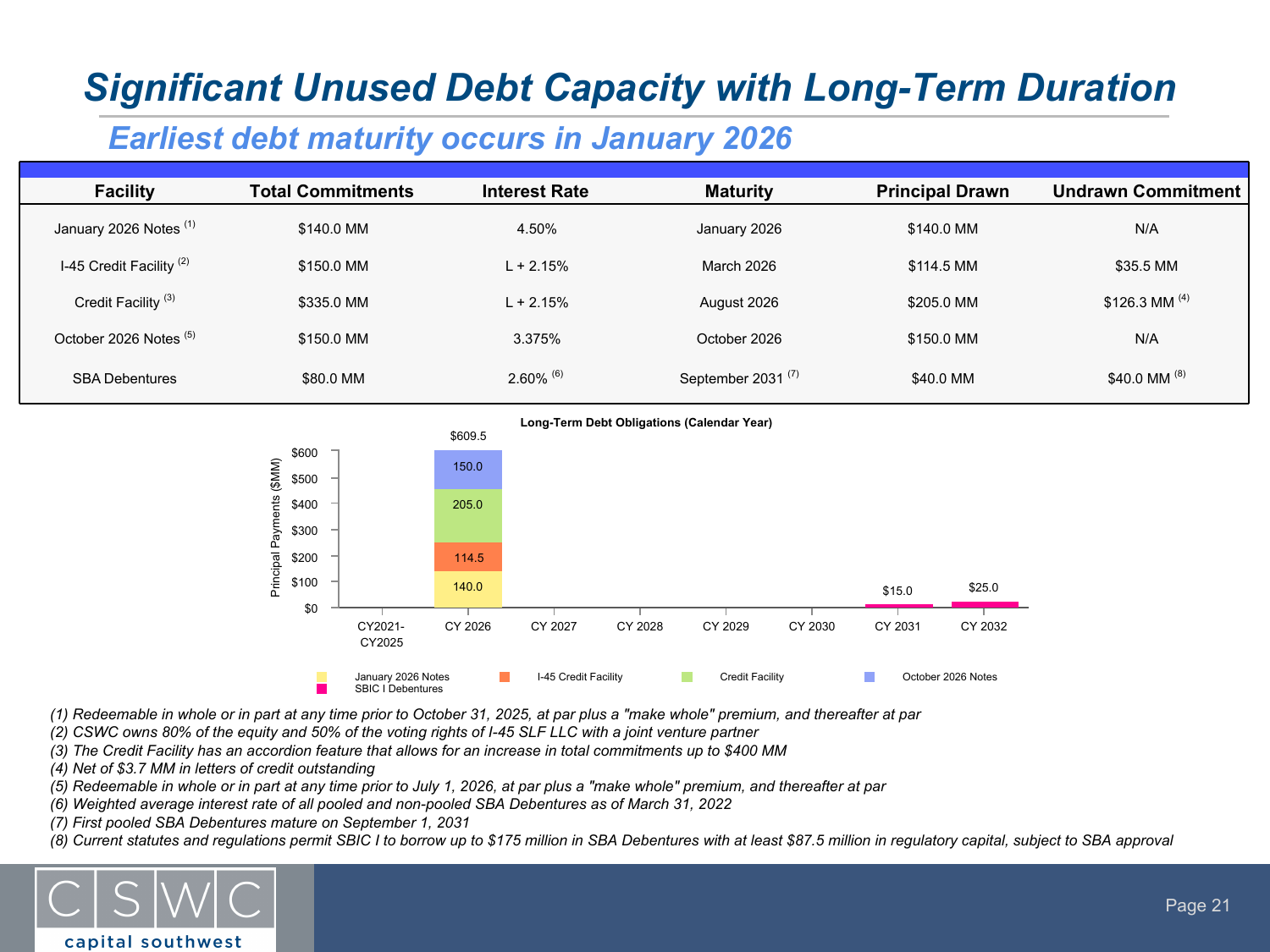## *Balance Sheet*

| (In Thousands, except per share amounts) | <b>Quarter Ended</b><br>6/30/21 | <b>Quarter Ended</b><br>9/30/21 | <b>Quarter Ended</b><br>12/31/21 | <b>Quarter Ended</b><br>3/31/22 |
|------------------------------------------|---------------------------------|---------------------------------|----------------------------------|---------------------------------|
| <b>Assets</b>                            |                                 |                                 |                                  |                                 |
| Portfolio Investments                    | \$798,647                       | \$818,218                       | \$876,765                        | \$936,614                       |
| Cash & Cash Equivalents                  | 16,543                          | 26,840                          | 18,668                           | 11,431                          |
| <b>Other Assets</b>                      | 20,858                          | 21,764                          | 17,122                           | 25,912                          |
| <b>Total Assets</b>                      | \$836,048                       | \$866,822                       | \$912,555                        | \$973,957                       |
|                                          |                                 |                                 |                                  |                                 |
| <b>Liabilities</b>                       |                                 |                                 |                                  |                                 |
| <b>SBA Debentures</b>                    | $s-$                            | \$16,709                        | \$27,965                         | \$38,352                        |
| October 2024 Notes                       | 123,041                         |                                 |                                  |                                 |
| January 2026 Notes                       | 138,504                         | 138,545                         | 138,630                          | 138,714                         |
| October 2026 Notes                       |                                 | 97,264                          | 146,357                          | 146,522                         |
| <b>Credit Facility</b>                   | 190,000                         | 215,000                         | 190,000                          | 205,000                         |
| <b>Other Liabilities</b>                 | 16,408                          | 17,359                          | 22,266                           | 24,502                          |
| <b>Total Liabilities</b>                 | \$467,953                       | \$484,877                       | \$525,218                        | \$553,090                       |
|                                          |                                 |                                 |                                  |                                 |
| <b>Shareholders Equity</b>               |                                 |                                 |                                  |                                 |
| <b>Net Asset Value</b>                   | \$368,095                       | \$381,945                       | \$387,337                        | \$420,867                       |
| <b>NAV per Share</b>                     | \$16.58                         | \$16.36                         | \$16.19                          | \$16.86                         |
| <b>Regulatory Debt to Equity</b>         | 1.23x                           | 1.18x                           | 1.23x                            | 1.16x                           |

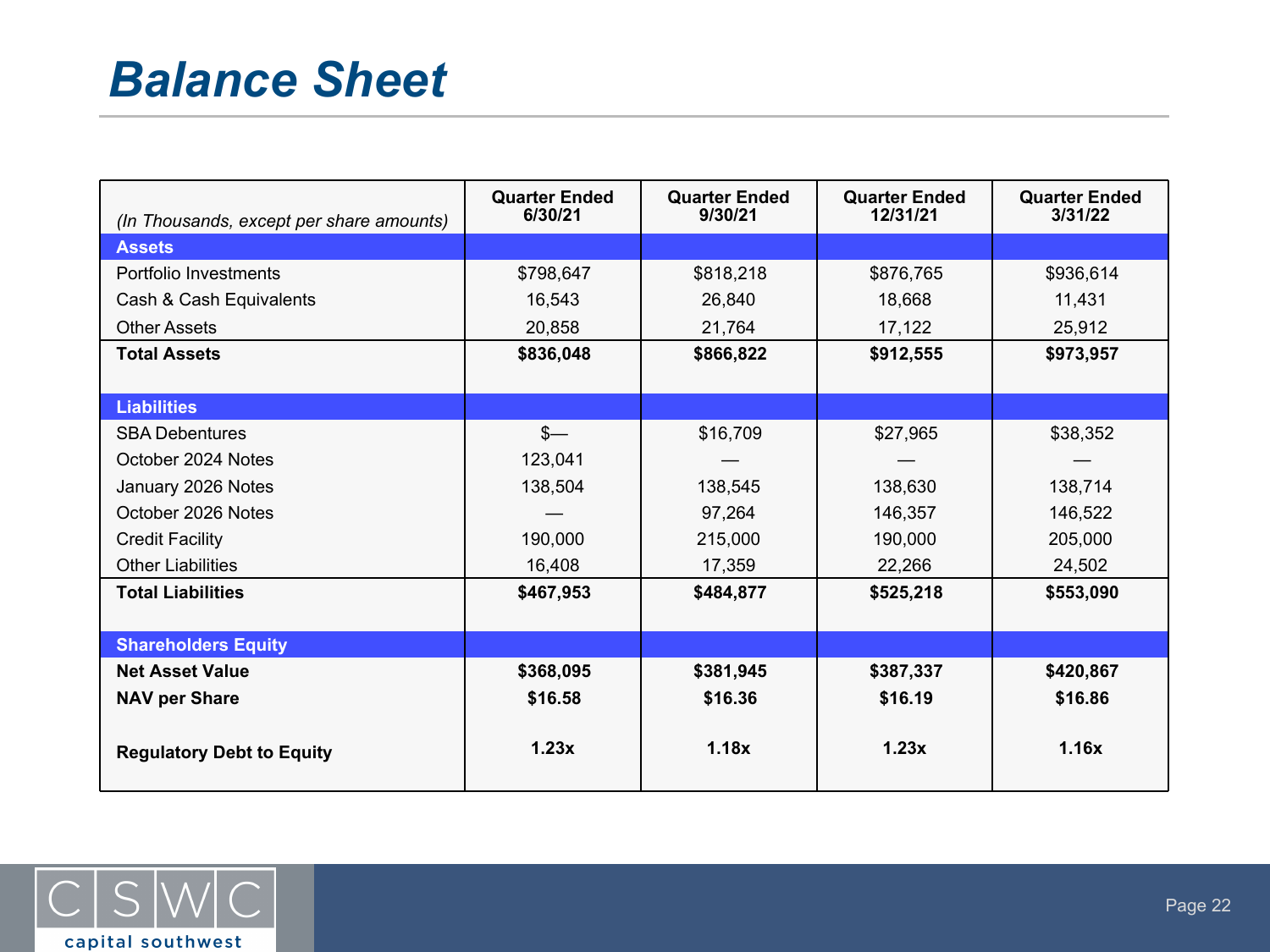## *Portfolio Statistics*

### *Continuing to build a well performing credit portfolio*

| (In Thousands)                                           | <b>Quarter Ended</b><br>6/30/21 | <b>Quarter Ended</b><br>9/30/21 | <b>Quarter Ended</b><br>12/31/21 | <b>Quarter Ended</b><br>3/31/22 |
|----------------------------------------------------------|---------------------------------|---------------------------------|----------------------------------|---------------------------------|
| <b>Portfolio Statistics</b>                              |                                 |                                 |                                  |                                 |
|                                                          |                                 |                                 |                                  |                                 |
| <b>Fair Value of Debt Investments</b>                    | \$671,257                       | \$689,421                       | \$744,681                        | \$793,834                       |
| Average Debt Investment Hold Size                        | \$11,377                        | \$11,490                        | \$11,820                         | \$12,213                        |
| Fair Value of Debt Investments as a % of Par             | 97%                             | 97%                             | 97%                              | 97%                             |
| % of Investment Portfolio on Non-Accrual (at Fair Value) | 1.8%                            | $3.0\%$                         | $1.6\%$                          | 1.5%                            |
| Weighted Average Investment Rating (1)                   | 1.96                            | 1.96                            | 1.90                             | 1.92                            |
| Weighted Average Yield on Debt Investments               | $10.04\%$                       | 9.66%                           | 9.48%                            | 9.30%                           |
| Total Fair Value of Portfolio Investments                | \$798,647                       | \$818,218                       | \$876,765                        | \$936,614                       |
| Weighted Average Yield on all Portfolio Investments      | 10.12%                          | 9.60%                           | 9.35%                            | $9.01\%$                        |
| Investment (Mix Debt vs. Equity) $(2)(3)$                | $91\% / 9\%$                    | $91\% / 9\%$                    | $91\%$ / $9\%$                   | 90% / 10%                       |
|                                                          |                                 |                                 |                                  |                                 |

*(1) CSWC utilizes an internal 1 - 4 investment rating system in which 1 represents material outperformance and 4 represents material underperformance. All new investments are initially set to 2. Weighted average investment rating calculated at cost (2) Excludes CSWC equity investment in I-45 SLF (3) At Fair Value*

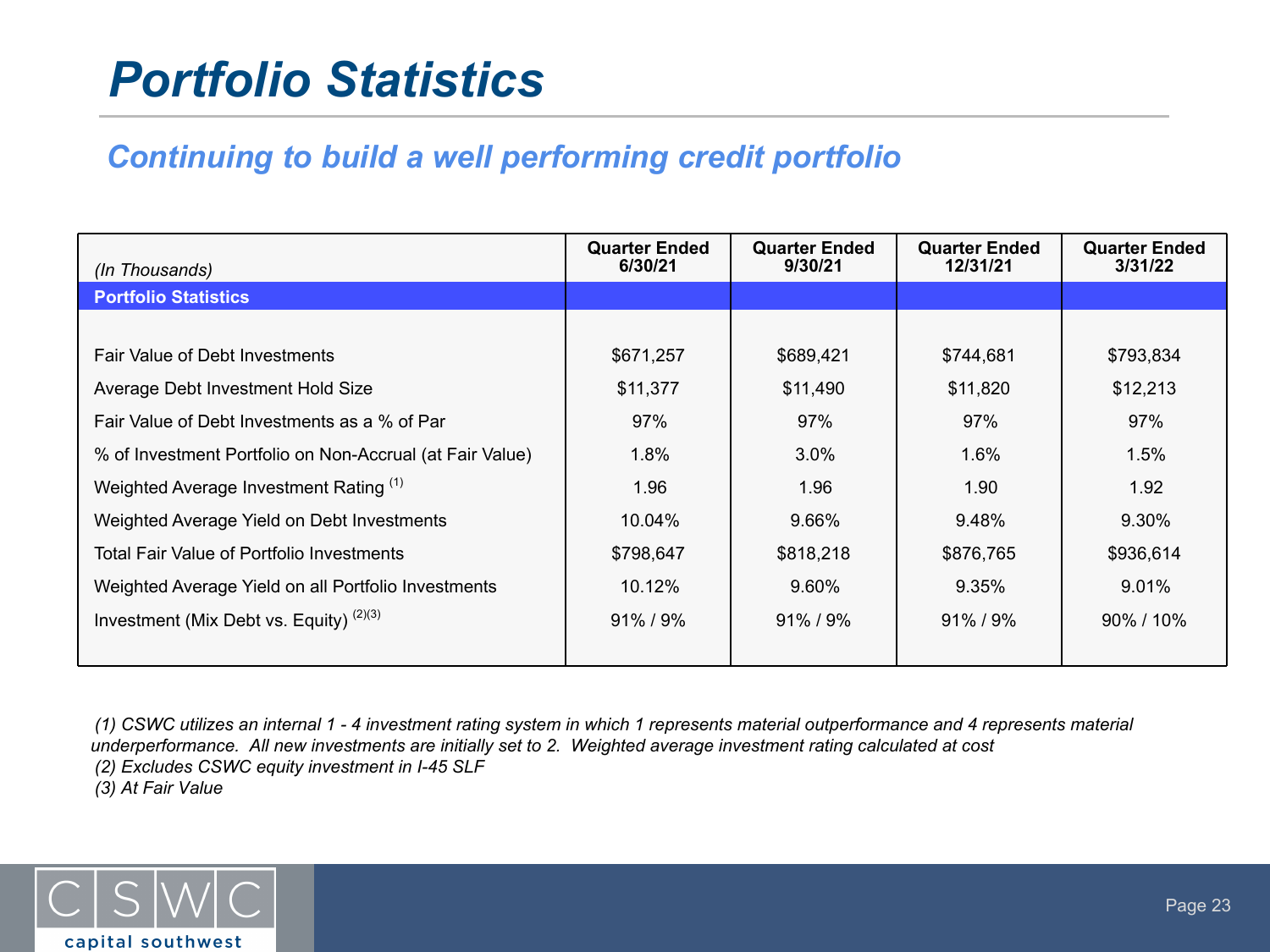## *Investment Income Detail*

### *Constructing a portfolio of investments with recurring cash yield*

| (In Thousands)                                 | <b>Quarter Ended</b><br>6/30/21 | <b>Quarter Ended</b><br>9/30/21 | <b>Quarter Ended</b><br>12/31/21 | <b>Quarter Ended</b><br>3/31/22 |
|------------------------------------------------|---------------------------------|---------------------------------|----------------------------------|---------------------------------|
| <b>Investment Income Breakdown</b>             |                                 |                                 |                                  |                                 |
|                                                |                                 |                                 |                                  |                                 |
| Cash Interest                                  | \$13,939                        | \$15,370                        | \$16,164                         | \$16,785                        |
| Cash Dividends                                 | 2,657                           | 2,069                           | 1,714                            | 1,962                           |
| <b>PIK Income</b>                              | 975                             | 879                             | 814                              | 543                             |
| Amortization of purchase discounts and fees    | 688                             | 731                             | 758                              | 828                             |
| Management/Admin Fees                          | 227                             | 327                             | 340                              | 259                             |
| Prepayment Fees & Other Income                 | 93                              | 920                             | 2,520                            | 653                             |
| <b>Total Investment Income</b>                 | \$18,579                        | \$20,296                        | \$22,310                         | \$21,030                        |
|                                                |                                 |                                 |                                  |                                 |
| <b>Key Metrics</b>                             |                                 |                                 |                                  |                                 |
|                                                |                                 |                                 |                                  |                                 |
| Cash Income as a % of Investment Income        | 91%                             | 92%                             | 93%                              | 93%                             |
| % of Total Investment Income that is Recurring | 96%                             | 95%                             | 89%                              | 96%                             |
|                                                |                                 |                                 |                                  |                                 |

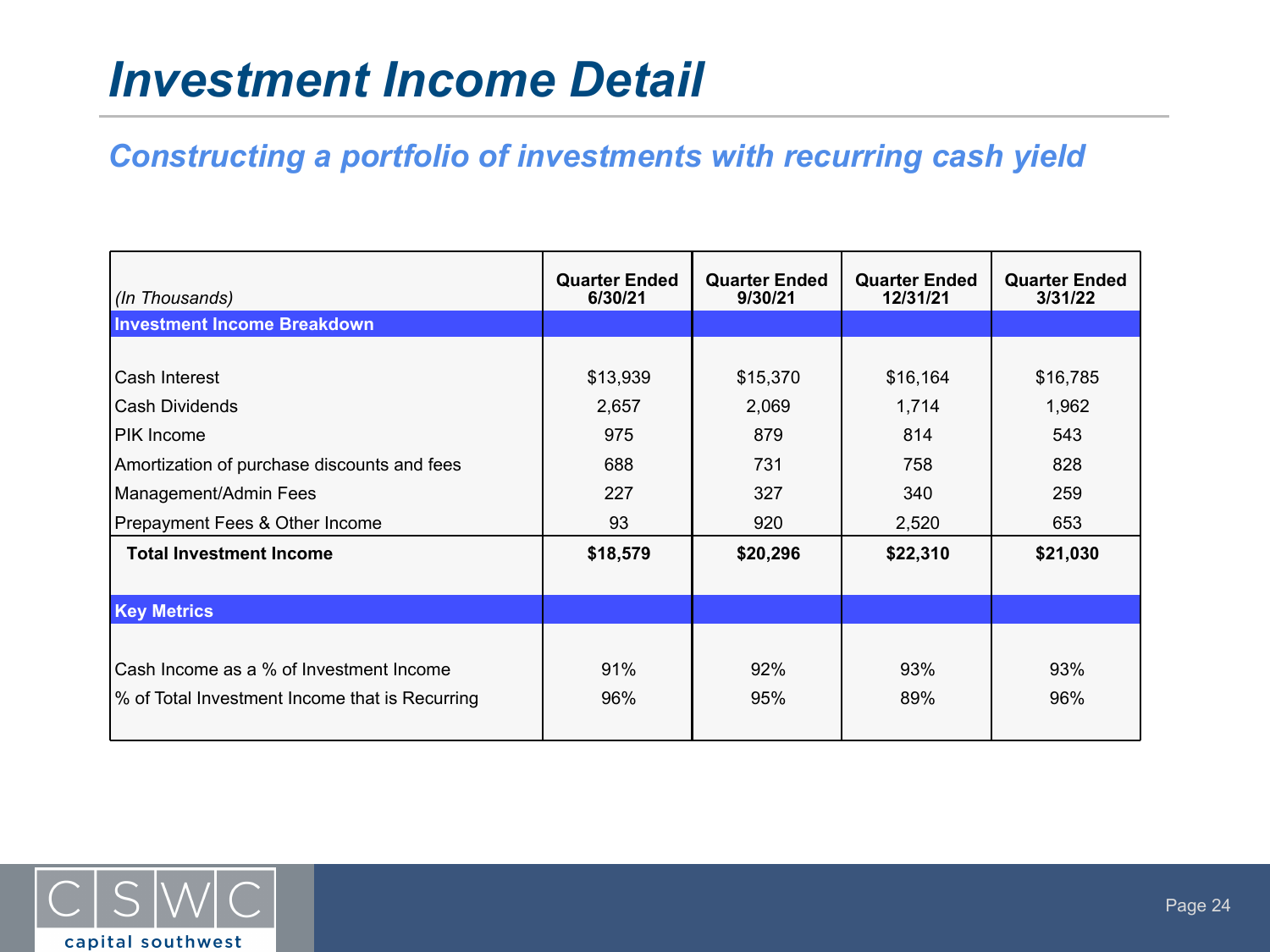# *Key Financial Metrics*

*Strong Pre-Tax Net Investment Income and Return on Equity driven by net portfolio growth and investment performance*

|                                                                     | <b>Quarter Ended</b><br>6/30/21 | <b>Quarter Ended</b><br>9/30/21 | <b>Quarter Ended</b><br>12/31/21 | <b>Quarter Ended</b><br>3/31/22 |
|---------------------------------------------------------------------|---------------------------------|---------------------------------|----------------------------------|---------------------------------|
| <b>Key Financial Metrics</b>                                        |                                 |                                 |                                  |                                 |
|                                                                     |                                 |                                 |                                  |                                 |
| Pre-Tax Net Investment Income Per Wtd Avg Diluted Share             | \$0.45                          | \$0.45                          | \$0.51                           | \$0.50                          |
| Pre-Tax Net Investment Income Return on Equity (ROE) <sup>(1)</sup> | 11.12%                          | 10.75%                          | 12.35%                           | 12.24%                          |
|                                                                     | \$0.38                          | (\$0.17)                        | \$0.62                           | \$0.52                          |
| Realized Earnings Per Wtd Avg Diluted Share                         |                                 |                                 |                                  |                                 |
| Realized Earnings Return on Equity (ROE) <sup>(1)(2)</sup>          | 9.53%                           | $(4.14)\%$                      | 15.25%                           | 12.86%                          |
| Earnings Per Wtd Avg Diluted Share                                  | \$0.71                          | (\$0.20)                        | \$0.54                           | \$0.81                          |
| Earnings Return on Equity (ROE) <sup>(1)(2)</sup>                   | 17.84%                          | (4.88)%                         | 13.11%                           | 20.08%                          |
|                                                                     |                                 |                                 |                                  |                                 |
| Regular Dividends per Share                                         | \$0.43                          | \$0.44                          | \$0.47                           | \$0.48                          |
| Supplemental Dividends per Share                                    | \$0.10                          | \$0.10                          | \$0.50                           | $s-$                            |
| <b>Total Dividends per Share</b>                                    | \$0.53                          | \$0.54                          | \$0.97                           | \$0.48                          |

*(1) Return on Equity is calculated as the quarterly annualized Pre-Tax NII, Realized Earnings, or Total Earnings, respectively, divided by equity at the end of the prior quarter*

*(2) Realized Earnings and Earnings include (\$17.1) MM or (\$0.76) per weighted average diluted share for realized losses on extinguishment of debt in the 9/30/21 quarter*

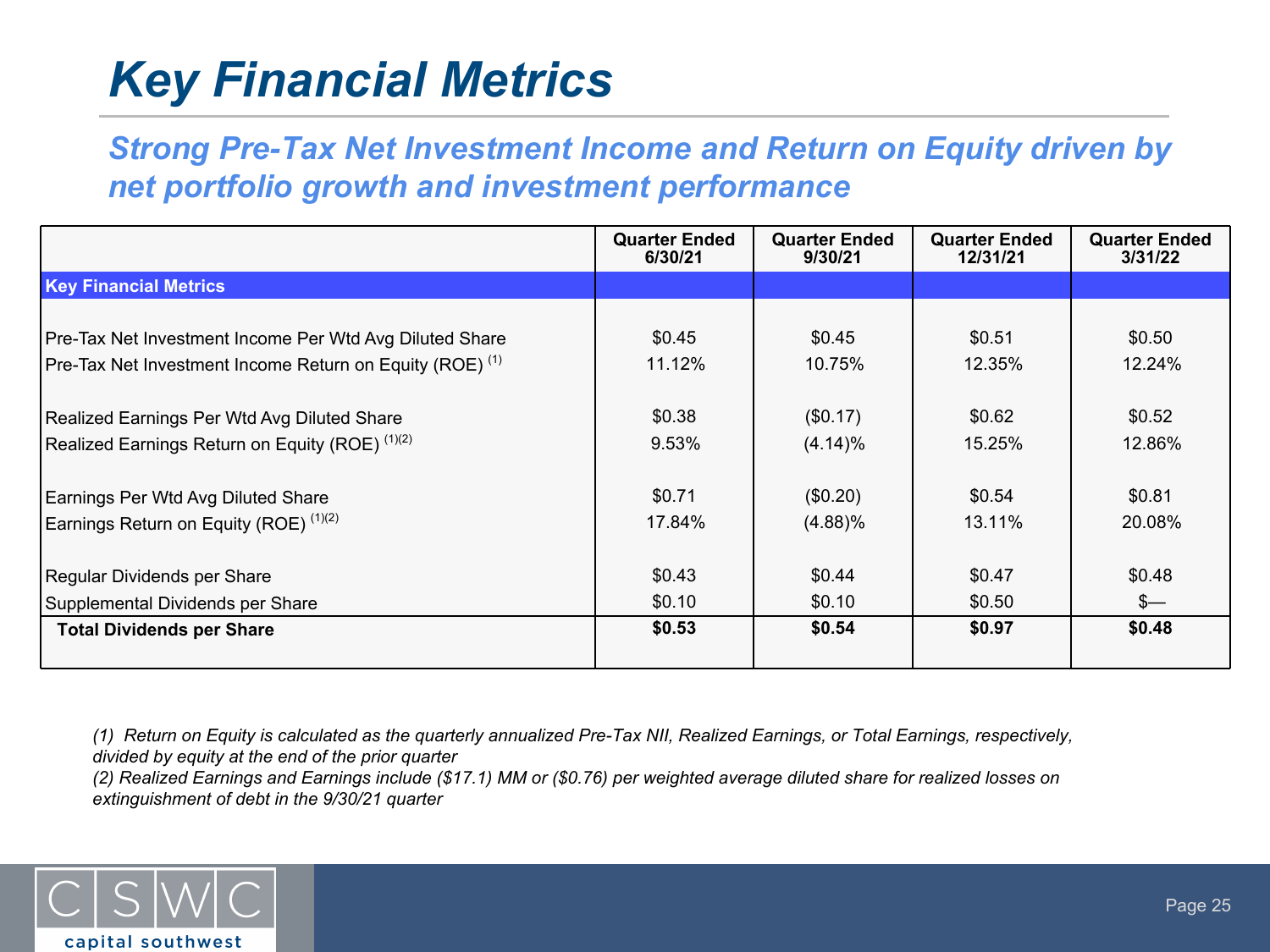### *CSWC Portfolio Well Positioned for Rising Interest Rate Environment*



*(1) Portfolio Exposure includes I-45 SLF assets pro rata as a % of CSWC's equity investment in the fund* 

*Note: Illustrative change in annual NII is based on a projection of CSWC's existing debt investments as of March 31, 2022, adjusted only for changes in Base Interest Rate. Base Interest Rate used in this analysis is 3-Month LIBOR of 0.96% at March 31, 2022. The results of this analysis include I-45 SLF, which is comprised of 98% floating rate assets and liabilities*